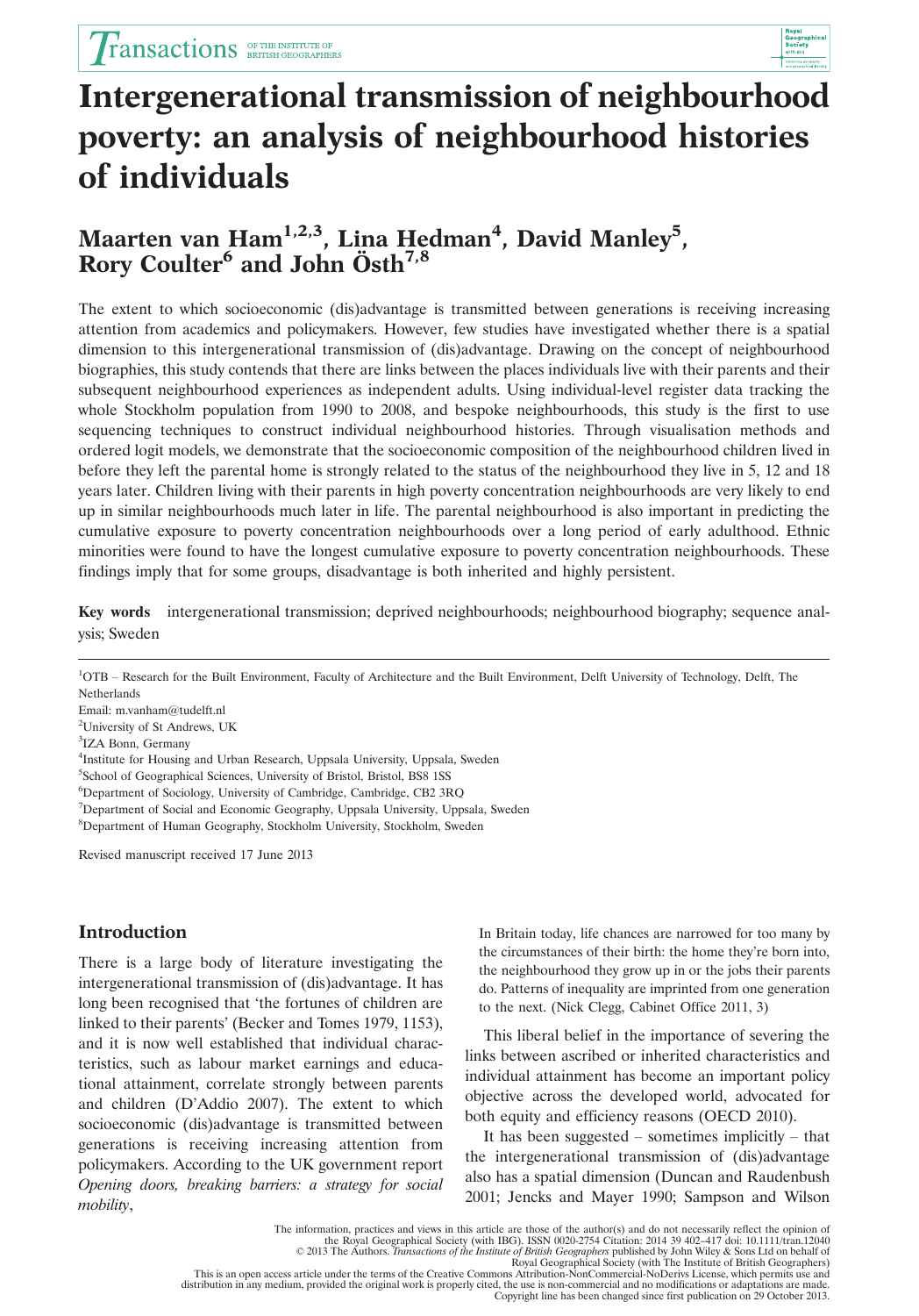1995; van Ham et al. 2012). The idea is that children who grow up in poverty concentration neighbourhoods might be more likely than others to end up in such a neighbourhood as adults. To our knowledge there is only one study to date that empirically investigates this spatial dimension (see Vartanian et al. 2007).

The possibility of a spatial dimension to intergenerational transmission of (dis)advantage is highly relevant for the literature on neighbourhood effects. This literature investigates whether living in a poverty concentration neighbourhood (see Wilson 1987) has a negative effect on residents' life chances (related to, for example, income, education and health), over and above the effect of their individual characteristics (see Ellen and Turner 1997; Galster 2002; Manley and van Ham 2012). Despite an enormous and growing body of literature on neighbourhood effects, there is little agreement on the causal mechanisms that might produce them, their relative importance compared with individual characteristics, and under which circumstances and where these effects are important (van Ham et al. 2012). A major problem in identifying causal neighbourhood effects is that people do not randomly select their neighbourhoods, and as a result parameter estimates for these effects are biased (Durlauf 2004; van Ham and Manley 2010). This process of neighbourhood selection, which over the life course cumulatively creates an individual's neighbourhood biography, may be influenced by the parental neighbourhood. Consequently, individual life outcomes might not only be related to the current neighbourhood, but also to neighbourhood histories.

Insight into the neighbourhood histories of individuals will not only benefit the literature on neighbourhood effects, but will also contribute to our understanding of both segregation and residential mobility processes. Many studies of residential mobility use the life course approach as a starting point and analyse longitudinal data, but few studies investigate true life courses empirically as they only investigate transitions in states between two years (e.g. Rabe and Taylor 2010). As a result, very little is known about the wider neighbourhood biographies within which these events and transitions are situated. This is problematic, as the biographical context within which an event occurs can condition its significance and meaning (Coulter and van Ham forthcoming; Dykstra and van Wissen 1999). For example, a move from an affluent neighbourhood to a poverty concentration neighbourhood has a very different meaning depending on whether the stay in this poor neighbourhood is temporary or more permanent.

This is the first paper to construct the entire neighbourhood histories of a large group of individuals over a long period of time. We investigated the intergenerational transmission of neighbourhood poverty in Stockholm through the effect of the parental neighbourhood on individual neighbourhood biographies over a period of almost two decades. This study hypothesised that the parental neighbourhood has predictive value for neighbourhood outcomes later in life and for the cumulative exposure to poverty concentration neighbourhoods over the life course. To relate the neighbourhood careers of parental home leavers in the Stockholm metropolitan area to the last neighbourhood they lived in with their parents, we used 1990–2008 longitudinal register data from the GeoSweden database. We defined poverty concentration neighbourhoods based on the percentage of lowincome neighbours in the local area. We used bespoke neighbourhoods based on the characteristics of the 500 people living closest to each individual (Östh et al. forthcoming) and used innovative sequencing techniques to visualise individual neighbourhood histories (for a residential mobility application see Coulter and van Ham forthcoming). Sweden provides an excellent case study for the analysis of the intergenerational transmission of neighbourhood characteristics, because despite evidence for increasing social polarisation (Hedin et al. 2012), Sweden is widely considered to be one of the least stratified Western societies (on the nature of welfare states in Western societies see Esping-Andersen 1990). As a result, this study provides an important counterweight to studies on US and British societies that dominate the segregation literature (Maloutas 2012).

#### Literature review

To link our understanding of residential mobility (histories) and neighbourhood choice to the literature on intergenerational transmission of (dis)advantage, this study adopts the life course approach as used in many residential mobility studies (Clark and Huang 2003). In contrast with the more normative and deterministic life cycle approach, life course theory argues that individuals experience their own unique sequence of life events as they age (Clark and Dieleman 1996; Geist and McManus 2008; van Ham 2012). As a result, individual lives can be thought of as unique personal biographies (Dykstra and van Wissen 1999; Elder 1994). Mulder and Hooimeijer (1999) argue that the life events occurring within these personal biographies can be grouped into four parallel life course careers. In this framework, it is the sequence of events experienced in these interlinking household, labour force, education and housing careers that influence an individual's residential mobility behaviour throughout their lifetime (Clark and Withers 2007). Crucially, the life course model posits that an individual's choices and behaviours can be strongly affected by the events or states they have experienced earlier in

© 2013 The Authors. Transactions of the Institute of British Geographers published by John Wiley & Sons Ltd on behalf of Royal Geographical Society (with The Institute of British Geographers)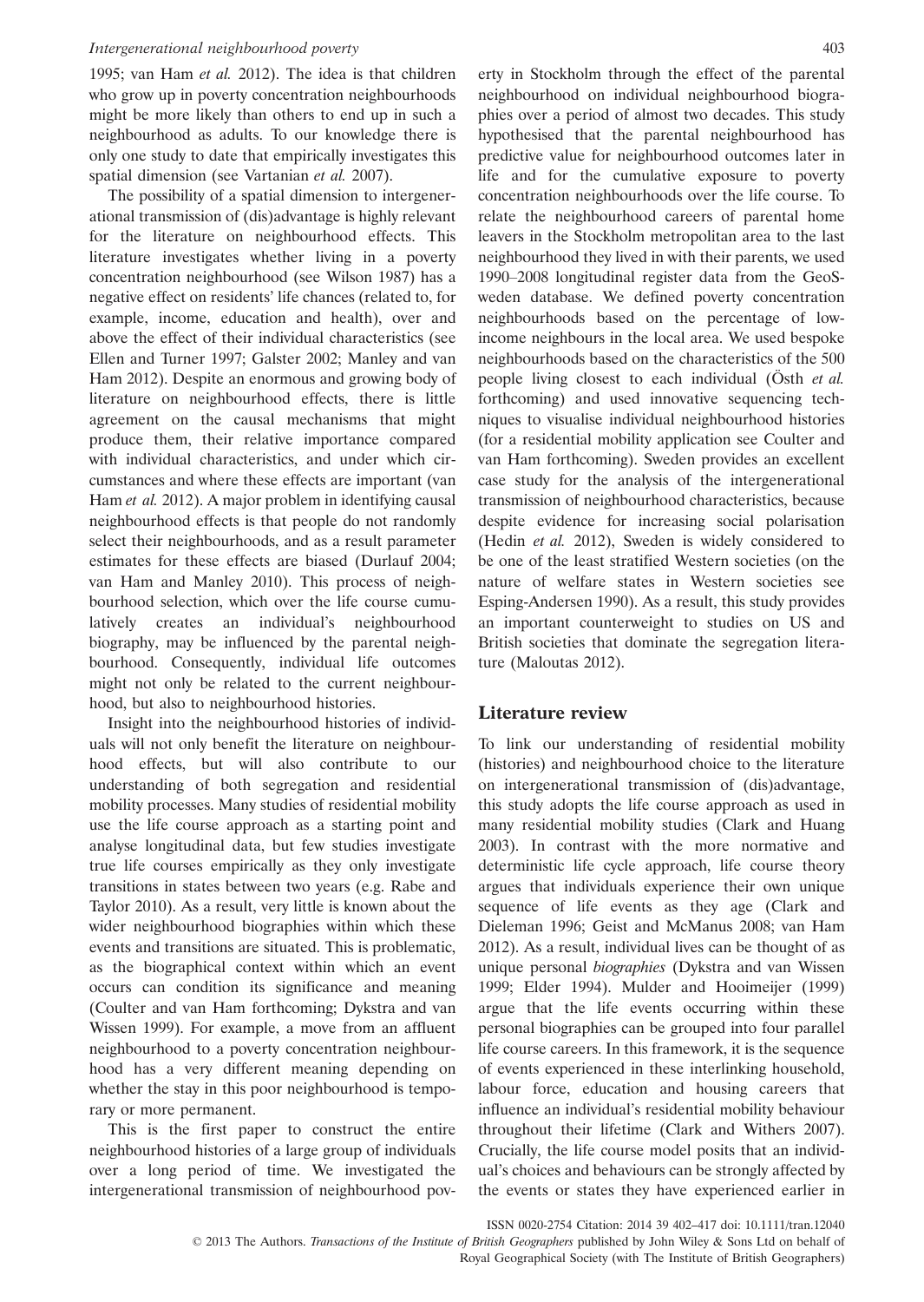their life (Dykstra and van Wissen 1999; Feijten 2005; Feijten et al. 2008). Adopting a life course approach therefore guides researchers to analyse the occurrence of events within the long-term individual biography and macro-context within which these are situated (Aisenbrey and Fasang 2010).

While the evolution of housing careers across the life course has been a focus for much housing and mobility research (Clark et al. 2003; Feijten and Mulder 2005), most studies have been based around the empirical analysis of either cross-sectional data containing some retrospective information, or short periods of longitudinal data (e.g. Clark and Ledwith 2006; Geist and McManus 2008). The result is a focus on year-to-year mobility instead of mobility biographies over the life course. Such studies typically show that households often move between dwellings to adjust their space consumption in response to their changing household needs (Clark and Dieleman 1996; Clark and Huang 2003). Changes in household composition are also often associated with moves to different types of dwellings in different types of neighbourhoods (Mulder and Hooimeijer 1999). In general, younger adults and singles prefer to live in neighbourhoods located closer to jobs and amenities in city centres, while households with children prefer to live in suburban locations (see Kim et al. 2005). Only a few studies of residential mobility and housing careers have focused on constructing and analysing individual mobility biographies over longer periods of time, using long-running panel surveys (e.g. Coulter and van Ham forthcoming; Pollock 2007; Stovel and Bolan 2004). These studies have outlined new ways of conceptualising and constructing housing biographies, either as visual timelines (Coulter and van Ham forthcoming) or by using optimal matching methods to identify clusters of similar residential histories (Pollock 2007; Stovel and Bolan 2004).

Given that residential mobility involves neighbourhood as well as dwelling selection, it is surprising that few studies have extended the life course approach to investigate neighbourhood biographies. An increase in socio-economic status over the life course has been found to promote mobility into a more affluent neighbourhood (Rossi 1980; South and Crowder 1997; see also Clark et al. 2003). Vartanian et al. (2007) noted that at the same time welfare receipt, public housing (Kasarda 1988) and homeownership (South and Crowder 1997) have been found to be limiting mobility into better neighbourhoods. In general it can therefore be expected that an analysis of neighbourhood biographies will show upward trajectories of neighbourhood status across individual lives. However, there are indications that this might not be equally true for all ethnic groups (Simpson and Finney 2009). Generally speaking, ethnic minorities live in significantly worse neighbourhoods than ethnic

majority groups (Crowder and South 2005; Massey et al. 1994; Quillian 2003) and ethnic minorities are less likely to translate human capital into upward residential mobility (South and Deane 1993; Vartanian et al. 2007).

The few studies that have analysed the types of places in which individuals live across their life course have tended to distinguish places according to their population size or physical characteristics rather than their socioeconomic composition. For instance, Stovel and Bolan (2004) distinguish nine 'place-types' ranging from sparsely populated rural areas to large metropolitan centres. In contrast, Feijten et al. (2008) classified neighbourhoods according to whether they were located in central city, suburban or rural areas. This study found that the neighbourhood in which an individual grew up was related to the types of places they lived in later in life (see also Blaauboer 2011). Feijten *et al.* argue that this may be because children are socialised into preferring a similar type of neighbourhood to that in which they grew up. Similar arguments have been put forward to explain the intergenerational transmission of dwelling preferences (see Helderman and Mulder 2007; Kurz 2004; Mulder and Smits 1998). Hence, children growing up in an owned property are more likely to exhibit preferences for homeownership as adults (Henretta 1984).

In a spatially segmented housing market, such preferences are also likely to affect neighbourhood choice. As stated in the introduction, to our knowledge there is only one study that explicitly investigated the intergenerational transmission of neighbourhood type (Vartanian et al. 2007). This study used sibling data from the Panel Study of Income Dynamics linked with US Census data. Their results confirmed the hypothesis that childhood neighbourhood disadvantage has negative effects on adult neighbourhood quality for those living in the lowest quality neighbourhoods (Vartanian et al. 2007). They argue that family poverty and the likelihood of residing in disadvantaged neighbourhoods is inherited across generations (cf. Henretta 1984). This means that children who grow up in poor neighbourhoods are more likely to reside in similar environments as adults. Vartanian and colleagues explain their findings with neighbourhood effects theory. They suggest that children growing up in poverty areas will experience negative neighbourhood effects on their income and employment opportunities, limiting their subsequent options in the housing market as an independent adult. Furthermore, growing up in a poverty neighbourhood may result in negative effects on their perceptions of their future possibilities of moving to more advantaged neighbourhoods, which may make them even more likely to remain in poverty neighbourhoods as adults.

There are a number of cultural reasons why the type of neighbourhood an individual lived in with their

ISSN 0020-2754 Citation: 2014 39 402–417 doi: 10.1111/tran.12040

<sup>© 2013</sup> The Authors. Transactions of the Institute of British Geographers published by John Wiley & Sons Ltd on behalf of Royal Geographical Society (with The Institute of British Geographers)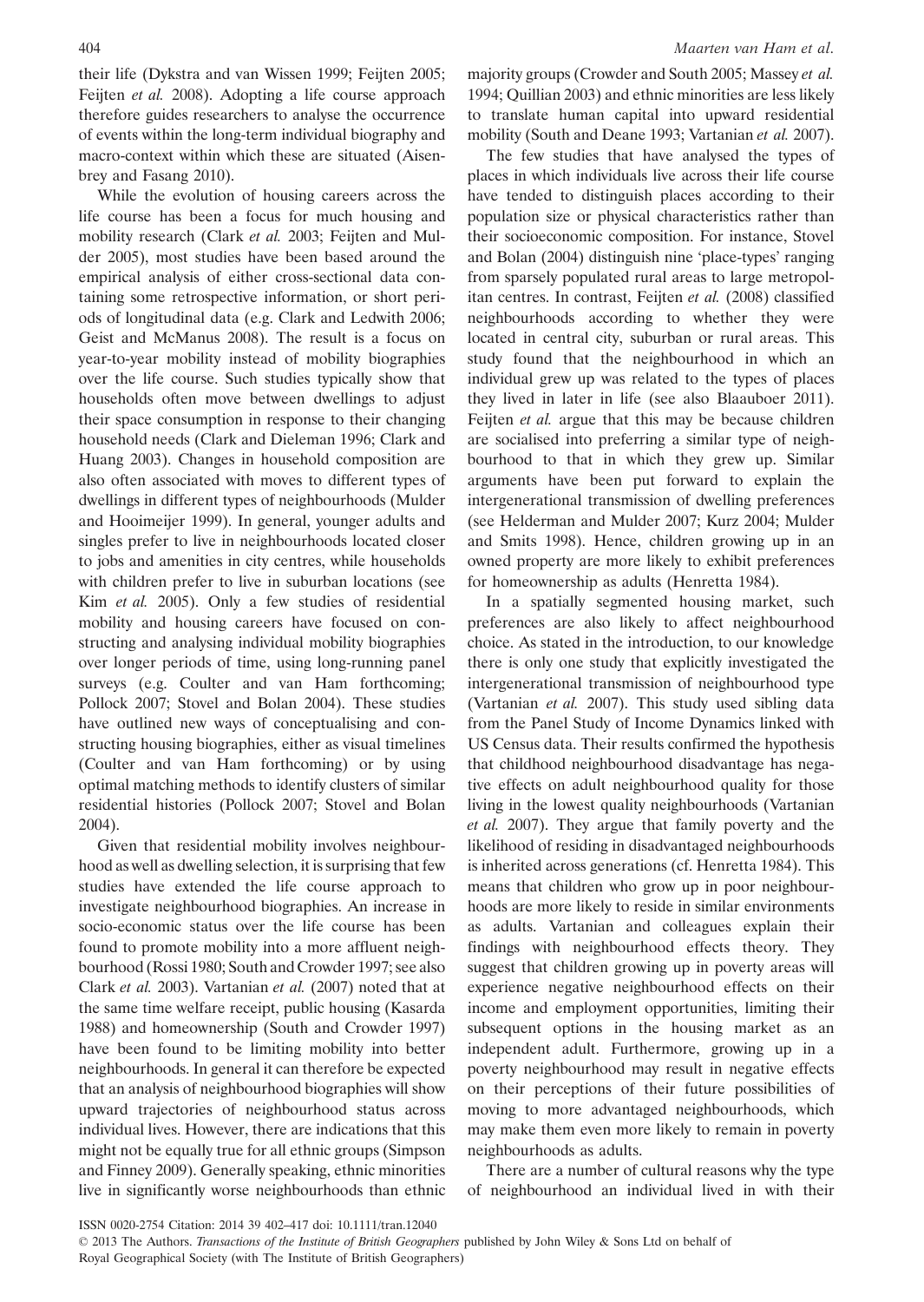parents may condition their subsequent neighbourhood experiences. A particularly important mechanism for the transmission of neighbourhood quality could be through the inheritance of social norms. Social norms evolve over the life course and are dependent on the type, number and nature of contacts made between people and the environment to which they are exposed. In the parent to child relationship, the greatest impact parents can make on their children's values will be while the child is growing up. Thus, the neighbourhood in which an individual lives as a child could shape their future neighbourhood career. By extension, we can consider whether or not individuals growing up in neighbourhoods that occupy lower positions in the neighbourhood hierarchy are likely to live in similar neighbourhoods later in life, or if they are able to experience neighbourhood hierarchy mobility and move into neighbourhoods with a higher status.

Parents may also socialise their children within certain groups with the (tacit) expectation that they will acquire the cultural traits of these groups. Children will also acquire the norms of their parents as a result of parental actions mediated through their immediate social environment. As they grow up children learn through interaction and observation, potentially adopting the traits that they then enact in later life. This could influence their later behaviour, by altering the types of people they prefer to associate with, the places that they visit and work and, importantly for this paper, the type of places (neighbourhoods) that they wish to live in (see Bisin and Verdier 1998). In addition, the intergenerational transmission of earnings, income and educational achievement (D'Addio 2007; Solon 1999) is also likely to link the neighbourhood biographies of children and parents. Given the divergent neighbourhood experiences of ethnic groups, ethnicity may be an important factor mediating the intergenerational transmission of neighbourhood (dis)advantage.

Based on the above discussion we expect that the neighbourhood biographies of children leaving the parental home will be related to the parental neighbourhood status. More precisely, we expect that children from poverty concentration neighbourhoods are more likely to sort into poor neighbourhoods as adults than children from more affluent neighbourhoods. We expect the intergenerational transmission of neighbourhood disadvantage to be especially strong for those with parents living in the poorest neighbourhoods. We also expect the transmission effects to be stronger for ethnic minority children than for ethnic majority children. Given that cultural and housing market factors may be relevant for transmission processes, we anticipate the effects of parental neighbourhood characteristics to persist even after controlling for the life course attainment of children.

# Data and methods

The data used for this study are derived from GeoSweden, a longitudinal micro-database containing the entire Swedish population tracked from 1990 to 2008. The database is constructed from a number of different annual administrative registers and includes demographic, geographic and socio-economic data for each individual living in Sweden. Within this database, it is possible to follow people over an 18-year period and construct their full neighbourhood histories.

In this study we restricted our selection to people living in the Stockholm metropolitan region, $<sup>1</sup>$  to ensure</sup> that the definition of 'neighbourhood' was as consistent as possible. It is clear that neighbourhoods in the highly rural far north of Sweden are very different from innercity neighbourhoods, while two neighbourhoods within the Stockholm metropolitan region are more likely to be a similar size. To some extent, Stockholm can be described as a microcosm representing Swedish society, but on the other hand, Stockholm has some unique characteristics (see Hedin et al. 2012). Stockholm has relatively high incomes and housing costs, lower levels of unemployment and higher levels of job creation than the rest of Sweden. The Stockholm metropolitan area also stands out with low average ages, higher than average educational levels, greater shares of migrants born abroad and low fertility rates. The within Stockholm variation between neighbourhoods in demographic structure, socio-economic status and housing market characteristics is considerable, making Stockholm a good candidate for studies of intergenerational transmission of neighbourhood effects.

To identify home leavers, we restricted the selection to individuals who were between 16 and 25 years old and living with their parents in 1990 who had left the parental home by 1991. These selections resulted in a total of 13 526 parental home leavers for whom we can construct neighbourhood histories. It is important to note that this is the full population of Stockholm metropolitan region home leavers in 1990–1991, not a sample. Age was not included in our multivariate models because the effect of age was not significant and because including age did not qualitatively affect the parameters of the other variables included.

Instead of using standard administrative neighbourhoods, we used bespoke neighbourhoods defined using the characteristics of the 500 persons living closest to each individual in the dataset. Using Equipop software (Östh et al. forthcoming) and a dataset with  $100 \times 100$ -metre geo-coordinates<sup>2</sup> (the smallest geographical coding available in the dataset), the characteristics of the 500 nearest neighbours (people) were calculated for each location. We have repeated this for each year (1990–2008), so neighbourhoods are allowed to change over time.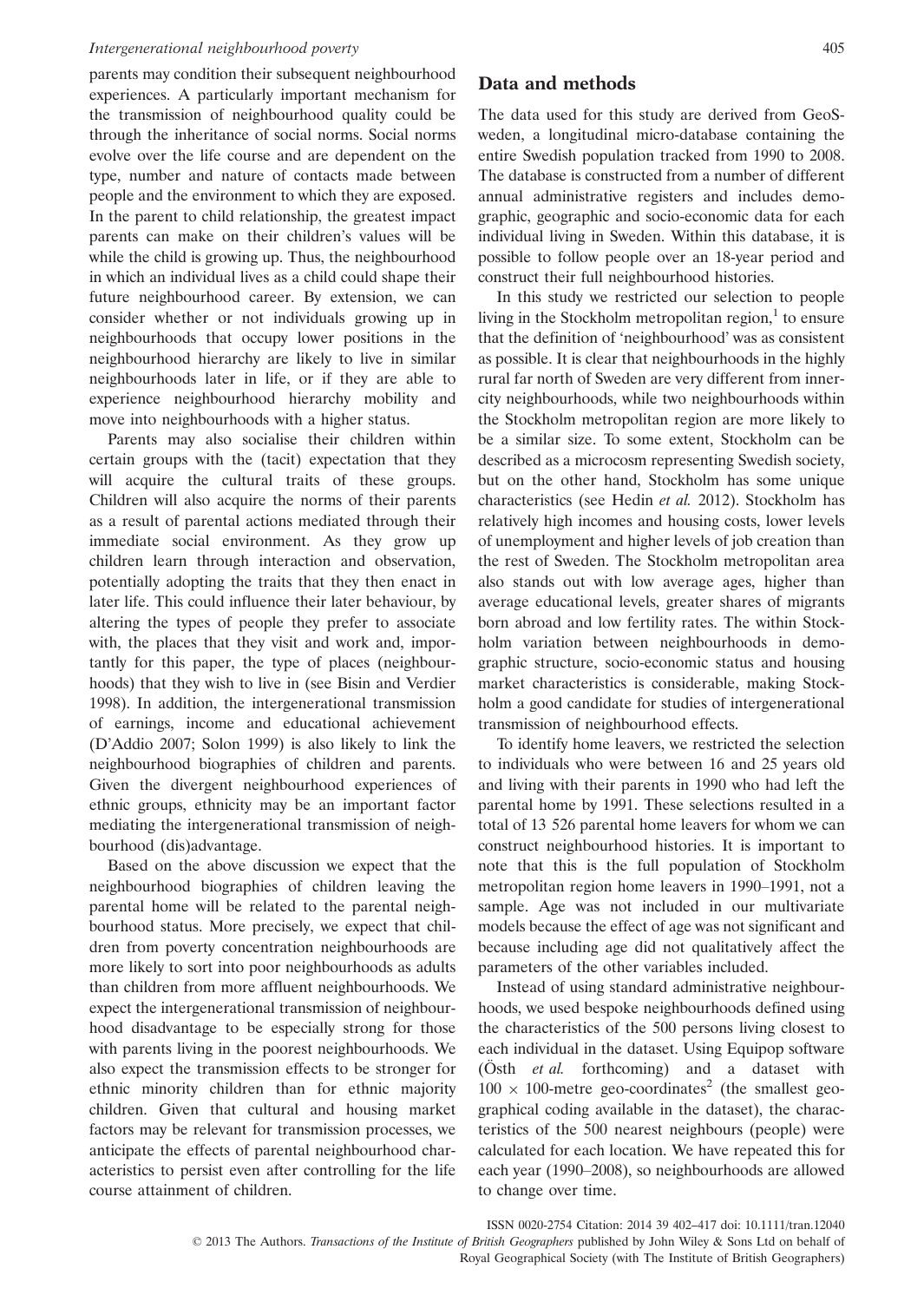The advantage of this definition compared with using standard administrative neighbourhoods is that the resulting neighbourhood characteristics are a better representation of the actual residential environment of each individual (avoiding boundary effects). For this study on the intergenerational transmission of neighbourhood poverty, the main neighbourhood variable of interest was the share of low-income people in the bespoke neighbourhood, where income is defined as personal income from work.<sup>3</sup> Individuals were categorised as having a low income if their income fell into the lowest quintile of the entire Swedish income distribution. Using the Equipop software, we calculated the percentage of low-income neighbours among the 500 nearest neighbours of working age for each residential location. The final step was to create quintiles based on this neighbourhood characteristic. Neighbourhoods in the first quintile contain the lowest concentration of low-income individuals and neighbourhoods in the fifth quintile contain the highest concentration of lowincome individuals. Henceforth we refer to these fifth-quintile neighbourhoods as 'poverty concentration neighbourhoods'. Table I gives some basic information on each of the five neighbourhood quintiles for both 1990 and 2008.<sup>4</sup> It can be seen that poverty concentration neighbourhoods (quintile 5) have the highest percentage of low-income people, the highest share of ethnic minorities and the highest share of public rental dwellings in both years.

The type of neighbourhood where an individual lives can change over time due to residential moves and due to changes in the neighbourhood composition. Because this study focuses on how residential mobility constructs neighbourhood histories, we only allowed the neighbourhood quintile of an individual to change after an actual residential move. Given that neighbourhoods remain relatively constant in the short term (see for instance Meen et al. 2007), this decision will not bias our results. We measure childhood neighbourhood experience by using the last neighbourhood children

lived in before they left the parental home. This is largely a pragmatic decision made to enable us to follow people for as long as possible. It has been shown previously that neighbourhood characteristics are highly correlated throughout childhood, so using the last childhood neighbourhood should only produce limited bias (Kuntz et al. 2003; Vartanian et al. 2007).

We then created individual neighbourhood quintile sequences using a visualisation method (for another application see Coulter and van Ham forthcoming). To our knowledge this method has not previously been used to investigate individual neighbourhood histories. Individual sequences were created using SQ-Ados in Stata (version 11). These track the ordering of an element variable over each of the person-years provided by each respondent (Brzinsky-Fay et al. 2006). In this case, the element is the neighbourhood income quintile. The resultant individual neighbourhood histories can be combined and visualised as a series of personal timelines (see Figures 1–3). Within these plots, each horizontal line contains the neighbourhood history of an individual between 1990 and 2008. The timeline is colour coded for each of the years based on the neighbourhood income quintile experienced in that year. The first segment in each individual history represents the neighbourhood income quintile of the parental address (remember that the study population only includes individuals who left the parental home between 1990 and 1991). All subsequent coloured segments represent the neighbourhoods that people lived in after leaving the parental home. If there is no change of colour from one year to the next, the individual has not moved, or has relocated but not changed neighbourhood quality. The GeoSweden data are particularly suitable for constructing neighbourhood histories because there is almost no attrition (as it is based on register data), and as a result we were able to construct neighbourhood histories for the full population of home leavers in the Stockholm metropolitan region. This would not have been possible using

|  |  | Table I Descriptives of neighbourhood quintiles (1990 and 2008) |  |  |
|--|--|-----------------------------------------------------------------|--|--|
|  |  |                                                                 |  |  |

|                              | 1990       |                |                          |          |      |                     | 2008       |                |                           |          |      |                    |
|------------------------------|------------|----------------|--------------------------|----------|------|---------------------|------------|----------------|---------------------------|----------|------|--------------------|
|                              | neighbours | $%$ low-income | $%$ ethnic<br>minorities |          |      | $\%$ public rentals | neighbours | $%$ low-income | $\%$ ethnic<br>minorities |          |      | $%$ public rentals |
| Neighbourhood<br>quintiles   | Mean       | Std Dev.       | Mean                     | Std Dev. | Mean | Std Dev.            | Mean       | Std Dev.       | Mean                      | Std Dev. | Mean | Std Dev.           |
| 1 (low poverty)              | 10.1       | 1.5            | 2.2                      | 2.0      | 6.7  | 17.0                | 9.6        | 1.4            | 6.4                       | 5.3      | 4.6  | 13.7               |
| 2                            | 13.2       | 0.7            | 3.8                      | 3.6      | 20.2 | 28.3                | 12.3       | 0.6            | 7.2                       | 6.1      | 8.9  | 19.4               |
| 3                            | 15.5       | 0.7            | 5.2                      | 4.6      | 34.3 | 35.6                | 14.5       | 0.7            | 8.3                       | 6.9      | 11.9 | 22.8               |
| 4                            | 18.1       | 0.9            | 7.2                      | 5.9      | 48.3 | 39.9                | 17.4       | 1.1            | 9.7                       | 8.1      | 14.9 | 25.9               |
| 5 (poverty<br>concentration) | 24.1       | 5.4            | 18.9                     | 15.3     | 61.5 | 39.7                | 24.8       | 6.2            | 16.3                      | 15.1     | 26.4 | 36.0               |

Note: The large differences in the share of public rentals in all quintiles between the years 1990 and 2008 are due to tenure transformations where public rental dwellings are turned into private rental or cooperative dwellings

ISSN 0020-2754 Citation: 2014 39 402–417 doi: 10.1111/tran.12040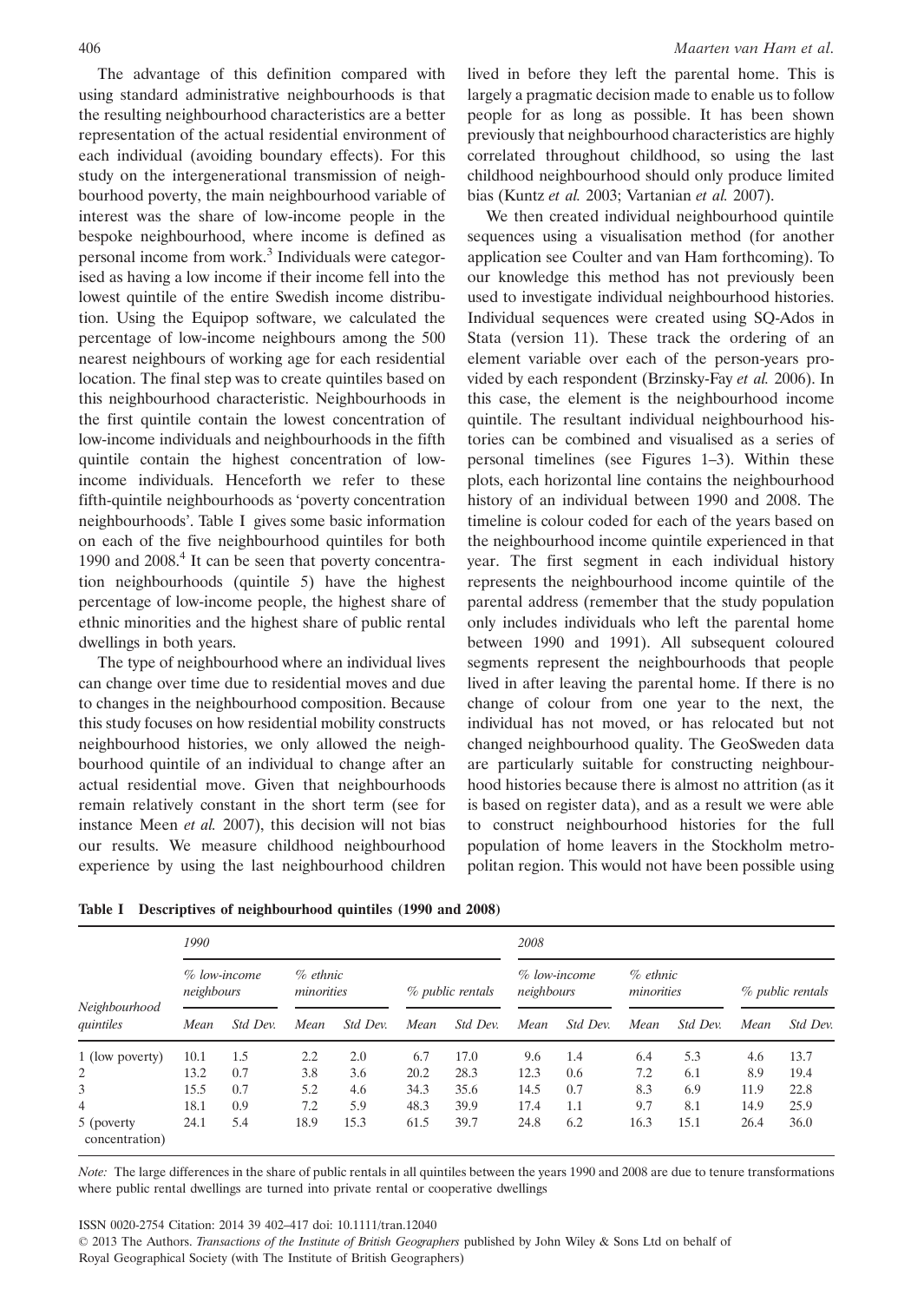panel data, which often exhibit a high rate of participant attrition in the first years of data collection. This attrition results in a high number of incomplete neighbourhood histories (see also Coulter and van Ham forthcoming).

With 13 526 parental home leavers in our research population, the visualisation technique described above would result in a similar number of colour-coded neighbourhood histories. Because of limitations to software, computer screens and printers (limited number of pixels), we had to take a random sample of these histories for display in Figures 1–3 (see the figures for details of the random samples used). To be certain that the figures provide a true representation of the full population of home leavers, we re-ran the analyses several times. The results appeared to be stable (not shown).

Next we modelled the individual neighbourhood histories in two different ways. We first modelled the neighbourhood quintile at  $5<sup>5</sup>$  12 and 18 years after leaving the parental home. The dependent variable is the neighbourhood quintile based on the percentage of low-income neighbours. Because the dependent variable is ordinal, we used ordered logit regression. This model is also known as the proportional odds model because the odds ratio of the event is independent of the relevant category. In ordered logit, a linear function is estimated of the independent variables and a set of cut points, which represent an underlying score (for a housing-related example see Feijten and Mulder 2005; for an example with neighbourhoods see van Ham and Manley 2009). The coefficients of the independent variables can be interpreted as coefficients estimated in an ordinary logit model. Filling in the full regression equation produces a raw outcome value for each observation in the data. To evaluate the probability that an individual lives in one of the five neighbourhood quintiles it is necessary to calculate a probability for all five categories using the model outcome and the four cut points (identified as K1 to K4) produced by the model. For example, the probability to live in a quintile 1 neighbourhood is:

$$
P = \frac{1}{1 + \exp(outcome - K_1)}
$$

The probability of living in a quintile 2, 3 or 4 neighbourhood can be calculated using the following equation where  $K_n$  represents the cut point associated with the category in question:

$$
P = \frac{1}{1 + \exp(\text{outcome} - K_n)}
$$
  
- 
$$
\frac{1}{1 + \exp(\text{outcome} - K_{n-1})}
$$

The probability of living in a quintile 5 neighbourhood is:

$$
P = 1 - \frac{1}{1 + \exp(outcome - K_4)}
$$

When combined, the probabilities for all five categories will add up to 1, while the most likely destination neighbourhood will be identified as the one with the highest probability (see Menard 2002). Finally, we used linear regression to model the number of years an individual home leaver was exposed to quintile 5 neighbourhoods (poverty concentration neighbourhoods) over the 18-year period.

Both the ordered logit models of neighbourhood quintiles after 5, 12 and 18 years and the linear model of cumulative exposure to poverty concentration neighbourhoods include the same set of independent variables (see Table II for an overview). The most important independent variable is the parental neighbourhood quintile in the year before leaving the parental home (1990). Table II shows that in 1995, 5 years after leaving the parental home, the distribution by neighbourhood quintile differs significantly from 1990 when children were still living with their parents. By 1995, the majority of home leavers had moved to higher poverty concentration neighbourhoods (quintile 4 and especially 5). By 2002 many home leavers had recovered some of the parental neighbourhood status and by 2008 the distribution of neighbourhood poverty status is roughly similar to 1990 again.

Household characteristics are measured by two different variables: whether the individual is single or lives in a registered couple (i.e. is married/registered partner or is cohabiting with a common child) and whether the individual has any children below 18 years of age. Ethnicity is measured using country of birth, separating Swedish born from those born in Western and non-Western countries. In our analyses, we combined the Swedish born and those born in other Western countries and focus especially on the non-Western born, from here on referred to as 'ethnic minorities'. It was not possible to identify first and subsequent generation immigrants because data on parents' countries of birth were incomplete. The socioeconomic variables include whether the individual is currently studying, the highest completed level of education (where 'medium' refers to a highschool degree and a 'high' education refers to a university degree), income from work (measured in 10 000 SEK) and whether the individual receives social benefits. Finally, we also control for housing tenure.

In the ordered logit models (Table IV) we have measured the independent variables at each of the

ISSN 0020-2754 Citation: 2014 39 402–417 doi: 10.1111/tran.12040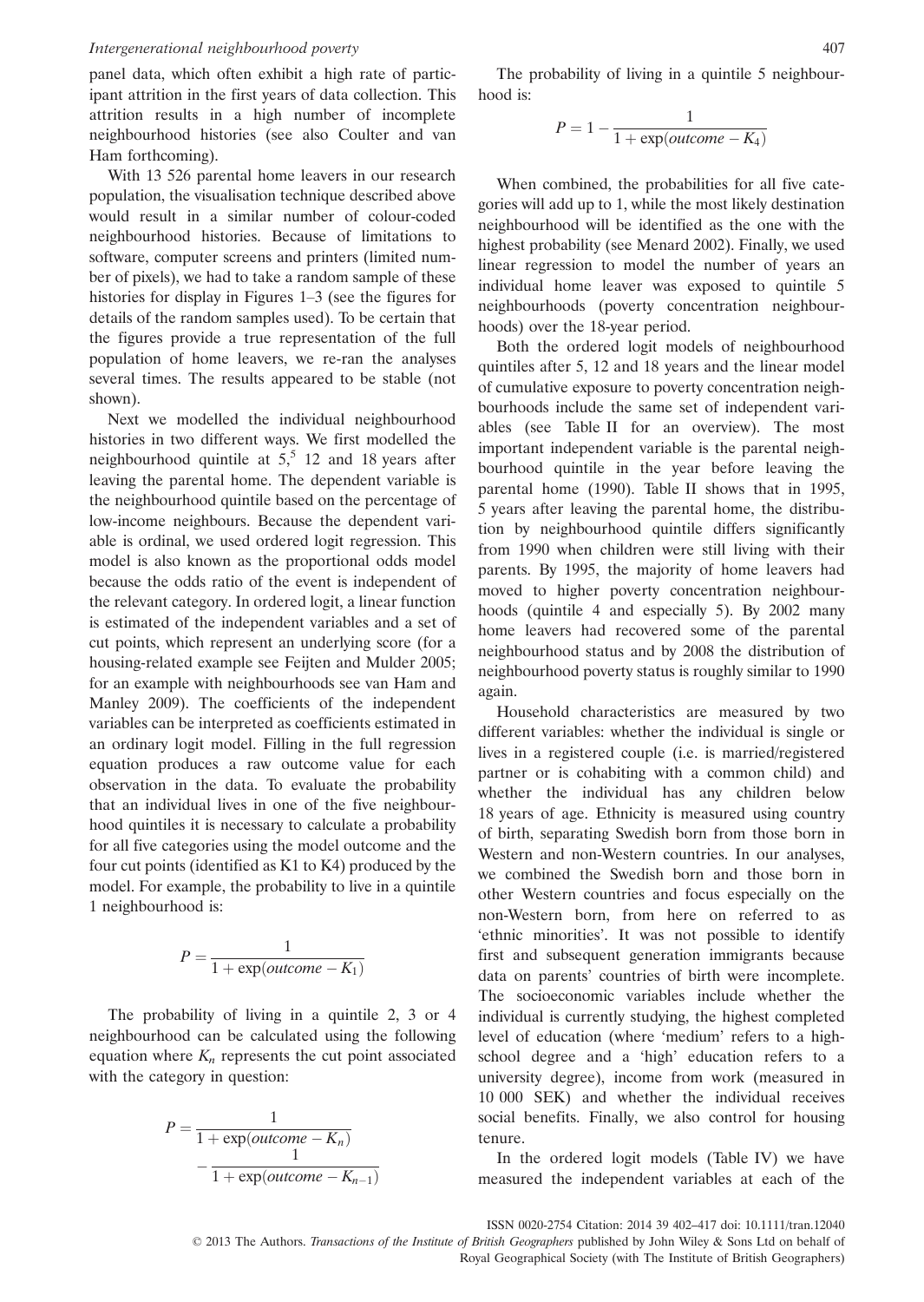|  |  | Table II Descriptive statistics of research population in 1990 (when living with parents), 1995, 2002 and 2008 |  |  |  |
|--|--|----------------------------------------------------------------------------------------------------------------|--|--|--|
|--|--|----------------------------------------------------------------------------------------------------------------|--|--|--|

|                                               | 1990        | 1995         | 2002          | 2008          |
|-----------------------------------------------|-------------|--------------|---------------|---------------|
| Share males                                   | 48.7        | 48.7         | 48.7          | 48.7          |
| Age Mean (Std dev.)                           | 21.04(2.18) | 26.04(2.18)  | 33.04(2.18)   | 39.04(2.18)   |
| Share ethnic minorities <sup>a</sup>          | 3.2         | 3.2          | 3.2           | 3.2           |
| Neighbourhood quintile                        |             |              |               |               |
| 1                                             | 24.7        | 7.9          | 17.1          | 21.2          |
| 2                                             | 17.9        | 8.9          | 14.6          | 17.0          |
| 3                                             | 15.0        | 14.6         | 15.5          | 18.4          |
| $\overline{4}$                                | 16.2        | 23.2         | 22.7          | 19.5          |
| 5                                             | 26.2        | 45.5         | 30.1          | 24.0          |
| Share with children                           | 7.4         | 31.5         | 63.3          | 75.4          |
| Share couples ( $ref = singles$ )             | 8.2         | 32.1         | 59.0          | 66.7          |
| Share students                                | 32.7        | 14.8         | 6.5           | 2.5           |
| Level of education                            |             |              |               |               |
| Low                                           | 60.3        | 53.1         | 45.4          | 42.6          |
| Medium                                        | 38.1        | 40.5         | 37.6          | 36.7          |
| High                                          | 1.6         | 6.5          | 17.0          | 20.7          |
| Share employed <sup>b</sup>                   |             | 79.5         | 89.4          | 92.1          |
| Income from work (10 000 SEK) Mean (Std dev.) | 8.89 (5.32) | 13.91 (8.13) | 24.93 (17.39) | 33.94 (29.24) |
| Share receiving social benefits               | 5.9         | 6.6          | 1.5           | 1.4           |
| Housing tenure                                |             |              |               |               |
| Home ownership                                | 50.4        | 12.0         | 35.8          | 50.4          |
| Cooperative                                   | 11.5        | 33.0         | 22.4          | 21.7          |
| Private rental                                | 9.2         | 25.6         | 16.7          | 10.5          |
| Public rental                                 | 19.5        | 23.8         | 13.4          | 10.3          |
| N                                             | 13 530      | 13 530       | 13 530        | 13 530        |

Note: Values in percentages unless otherwise stated. Due to missing data on some individuals/years, values do not always add up to 100% <sup>a</sup>By ethnic minorities, we refer to people born in non-Western countries

<sup>b</sup>Due to a change in measurement of employment status between 1992 and 1993, we do not report figures for 1990

modelling years: for 1995 (5 years after leaving the parental home); for 2002 (after 12 years); and for 2008 (after 18 years). In the cumulative exposure model (Table V) we have recoded some of the variables so that they measure exposure over the 18 year period (for example, the number of years someone has lived in a public rental dwelling over the 18-year period). A set of descriptive statistics of the data use for the years 1990, 1995, 2002 and 2008 can be found in Table II.

# Results

Table III shows the cumulative exposure of people to the five neighbourhood poverty quintiles by parental neighbourhood in 1990. The results show that there is a clear relationship between the type of parental neighbourhood and the cumulative exposure to the five neighbourhood quintiles over the subsequent neighbourhood career. Those who lived with their parents in a low poverty concentration neighbourhood (quintile 1) in 1990 are much more likely to spend time in this type of neighbourhood (17.9% of the next 18 years) than those who lived with their parents in a high poverty concentration neighbourhood (quintile 5) in 1990 (only 8.9% of the next 18 years). Conversely, those who lived with their parents in high poverty concentration neighbourhoods are much more likely to spend time in such a neighbourhood (48.8% of the next 18 years) compared with those who lived with their parents in low poverty

Table III Cumulative exposure to neighbourhood income quintiles 1991–2008 (years of exposure as percentage of total years)

|                                            |      |      | Cumulative exposure to neighbourhood income quintiles 1991-2008 |      |      |              |
|--------------------------------------------|------|------|-----------------------------------------------------------------|------|------|--------------|
| Parental neighbourhood in 1990 (quintiles) |      |      |                                                                 |      |      | <b>Total</b> |
| 1 Low poverty neighbourhood                | 17.9 | 14.9 | 16.0                                                            | 20.6 | 30.6 | 100          |
| 2                                          | 16.3 | 14.7 | 16.9                                                            | 21.9 | 30.3 | 100          |
|                                            | 13.1 | 12.8 | 16.9                                                            | 23.6 | 33.6 | 100          |
| 4                                          | 10.6 | 10.9 | 15.7                                                            | 24.4 | 38.3 | 100          |
| 5 Poverty concentration neighbourhood      | 8.9  | 9.0  | 13.1                                                            | 20.3 | 48.8 | 100          |

Note: Authors' calculations on GeoSweden dataset

ISSN 0020-2754 Citation: 2014 39 402–417 doi: 10.1111/tran.12040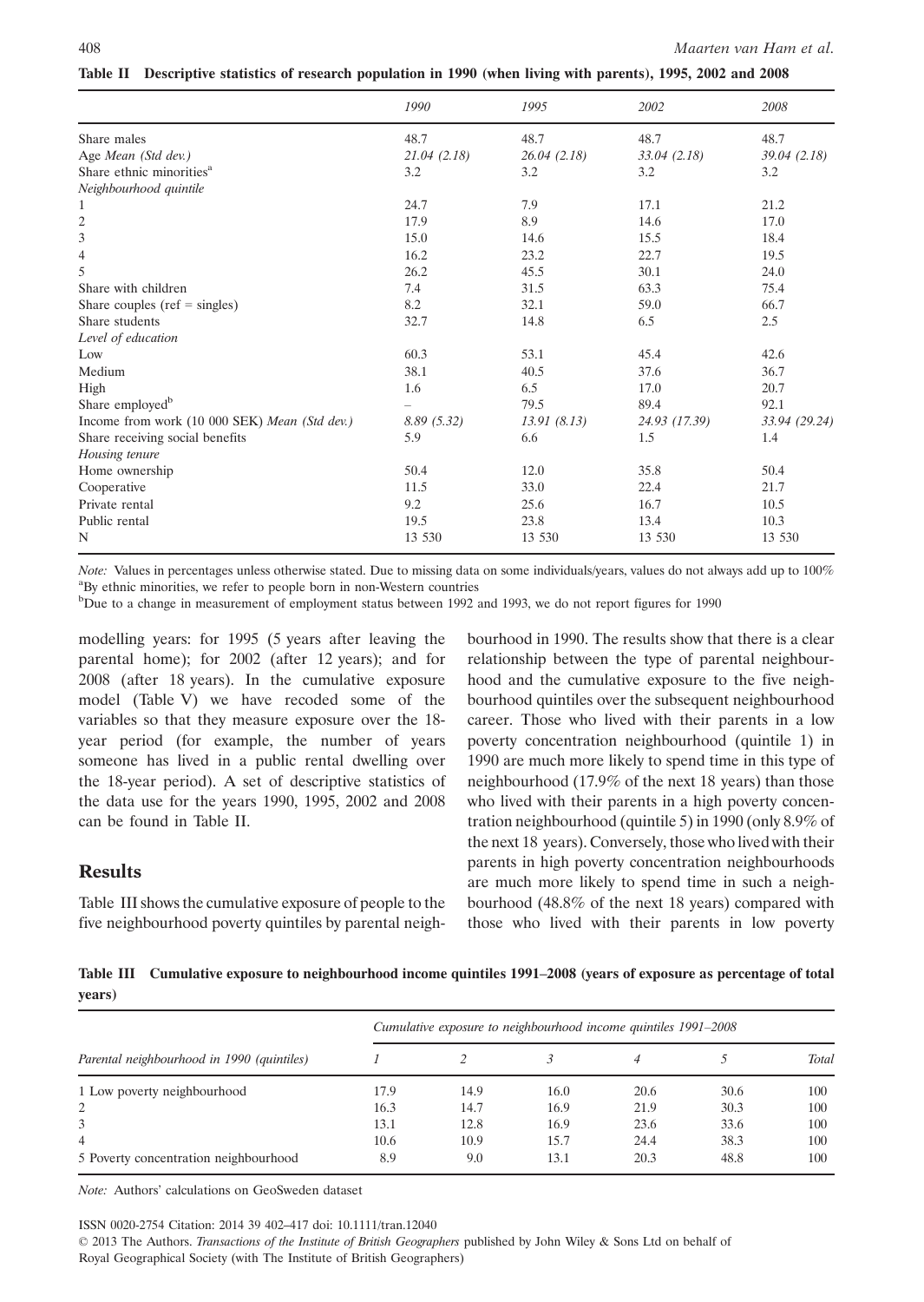concentration neighbourhoods (30.6% of the next 18 years). These results suggest that the parental neighbourhood does indeed have an effect on the neighbourhood biographies of children during their adult life. Those who grew up in a poverty concentration neighbourhood can expect long periods of exposure to this type of neighbourhood in the rest of their lives. According to the neighbourhood effects literature, such exposure to poverty concentration neighbourhoods can have consequences for individual outcomes.

Figure  $1(a)$ –(c) shows full 18-year neighbourhood histories of parental home leavers, organised by the neighbourhood quintile of the parents' residential address in 1990. Each horizontal line is a unique individual neighbourhood history. A change of colour indicates a move to another neighbourhood quintile. Figure 1(a) shows the neighbourhood histories of those whose parents lived in low poverty concentration neighbourhoods (quintile 1, represented by the colour blue) in 1990. The histories have been ordered based on neighbourhood quintile in 1990, 1991, 1992, etc. Therefore all individual neighbourhood histories in this figure start with a blue line segment. In the first year after leaving the parental home, a large group of home leavers from these relatively affluent neighbourhoods move to a poverty concentration neighbourhood (quintile 5, represented by the colour grey), but the vast majority recover neighbourhood status over the subsequent years. It is striking to see the variety in neighbourhood histories among our research population. Previous studies have only investigated year-toyear transitions between neighbourhood types, and we are able to visualise the full histories in all their complexity. The final column to the right of the figure shows the same data but sorted by the final destination neighbourhood quintile in 2008. Here it can be seen that there is a relatively equal distribution across all 5 quintiles, although there seems to be a slight bias towards the higher quintiles. Nevertheless, only a small proportion of those whose parents lived in the first quintile end up in the same quintile 18 years later. Any intergenerational transmission of neighbourhood advantage clearly takes a great deal of time to appear.

Figure 1(b) shows the neighbourhood histories of those whose parents lived in quintile 3 neighbourhoods (the middle category, represented by the green colour). Figure 1(b) shows a pattern that is roughly comparable with that in Figure 1(a), although those starting in quintile 3 are slightly more likely to move to quintile 3 and 4 neighbourhoods immediately after leaving the parental home. It is striking that those who started in quintiles 1 and 3 have very similar outcomes after 18 years (compare the final columns of Figures 1(a) and (b)). After 18 years there is a roughly equal distribution over the 5 neighbourhood types, regardless of where people started.

Figure 1(c) shows a radically different picture. These are the histories of those whose parents lived in quintile 5 (high poverty concentration) neighbourhoods in 1990 (represented by the colour grey). Table III has already shown that these people are much more likely than others to be exposed to poverty concentration neighbourhoods over their life course. Two thirds of the home leavers with parents in a high poverty concentration neighbourhood move to a similar neighbourhood when they leave the parental home. Over the years, many subsequently move to more affluent neighbourhoods. Nevertheless, the final column in Figure 1(c) shows that after 18 years they are much more likely than others to live in a poverty concentration neighbourhood themselves. It is important to note that the neighbourhood careers of those starting in high poverty concentration neighbourhoods are very diverse. Many histories show episodes in quintile 1 and 2 neighbourhoods (represented by the colours blue and red), but not as many as in Figure 1(a) with the histories of those starting off in low poverty neighbourhoods. Although there is clear evidence of intergenerational transmission of neighbourhood poverty in Figure  $1(a)$ –(c), the neighbourhood careers of individuals starting in similar types of neighbourhoods are also highly heterogeneous in the short term.

Figure 2 shows the neighbourhood histories of ethnic minority children who lived with their parents in a poverty concentration neighbourhood (quintile 5) in 1990. The difference with the full population (Figure 1(c)) is striking. Ethnic minorities are much more likely than the general population (the majority of whom are Swedish-born) to move into high poverty concentration neighbourhood in the year they leave the parental home. They are also much more likely to spend a considerable amount of time in poverty concentration neighbourhoods during their neighbourhood histories. However, perhaps the most striking difference between Figures 1(c) and 2 is the difference in the final destinations of the ethnic minorities compared with the general population. Individuals from ethnic minorities with parents in a high poverty concentration neighbourhood are much more likely than others (roughly two thirds compared with about one third) to end up in a similar type neighbourhood after 18 years. The figures demonstrate that neighbourhood disadvantage is transmitted particularly strongly between generations of ethnic minority families. It is important to keep in mind that the 'choice' to live in low-income neighbourhoods may also be a positive one, based on social networks or proximity to specific facilities (Manley and van Ham 2011).

Figures 1 and 2 contain selections of neighbourhood histories based on the parental neighbourhood in 1990. There are many other ways in which the neighbourhood histories can be ordered and categorised. One such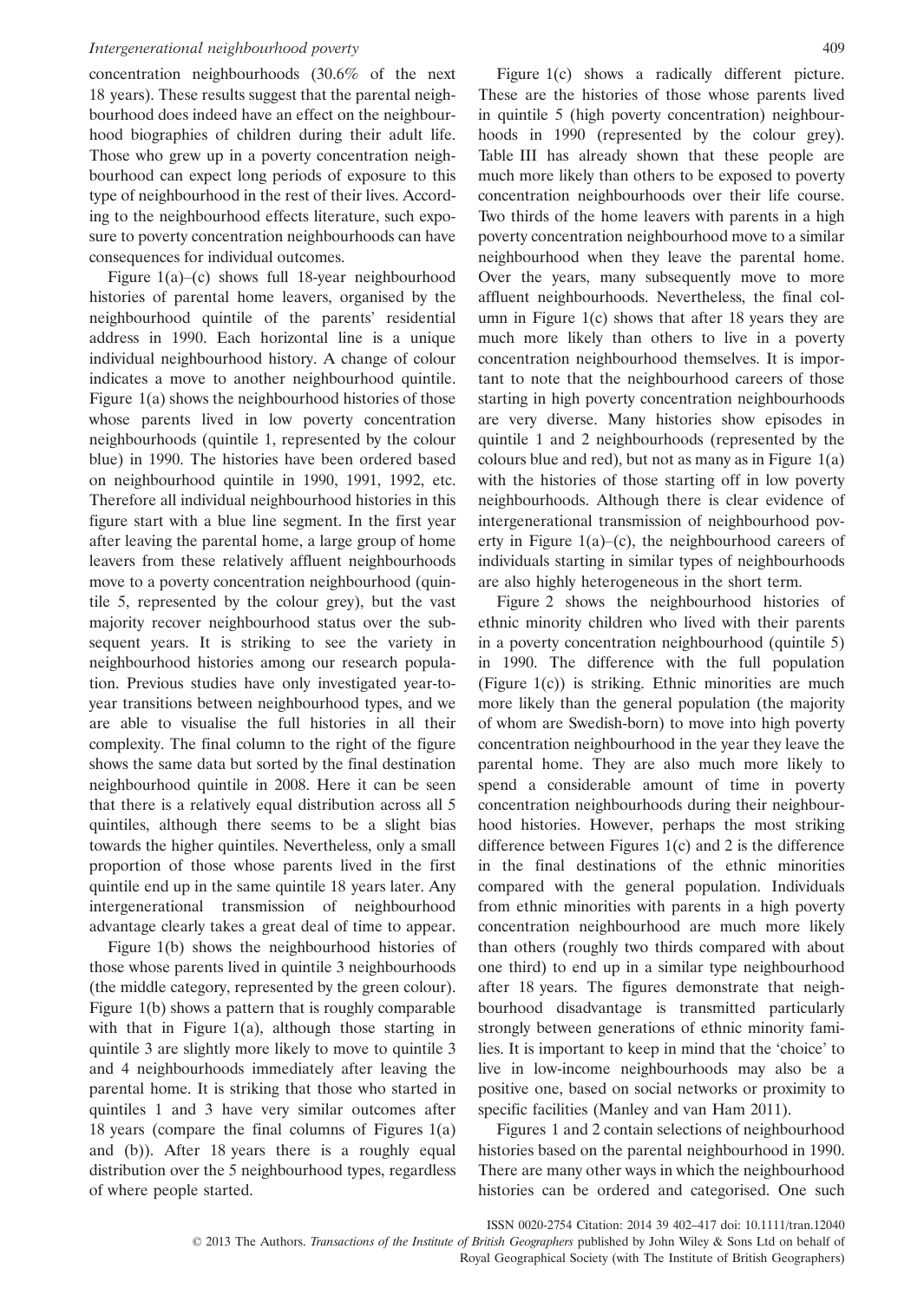

Figure 1 Neighbourhood histories 1990–2008 (10% sample of histories) of those leaving the parental home 1990–1991 by parental neighbourhood quintile (1, 3 and 5). (a) Parental neighbourhood quintile 1 in 1990 (low poverty neighbourhood). (b) Parental neighbourhood quintile 3 in 1990. (c) Parental neighbourhood quintile 5 in 1990 (poverty concentration neighbourhood)

Source: Authors' calculations on GeoSweden dataset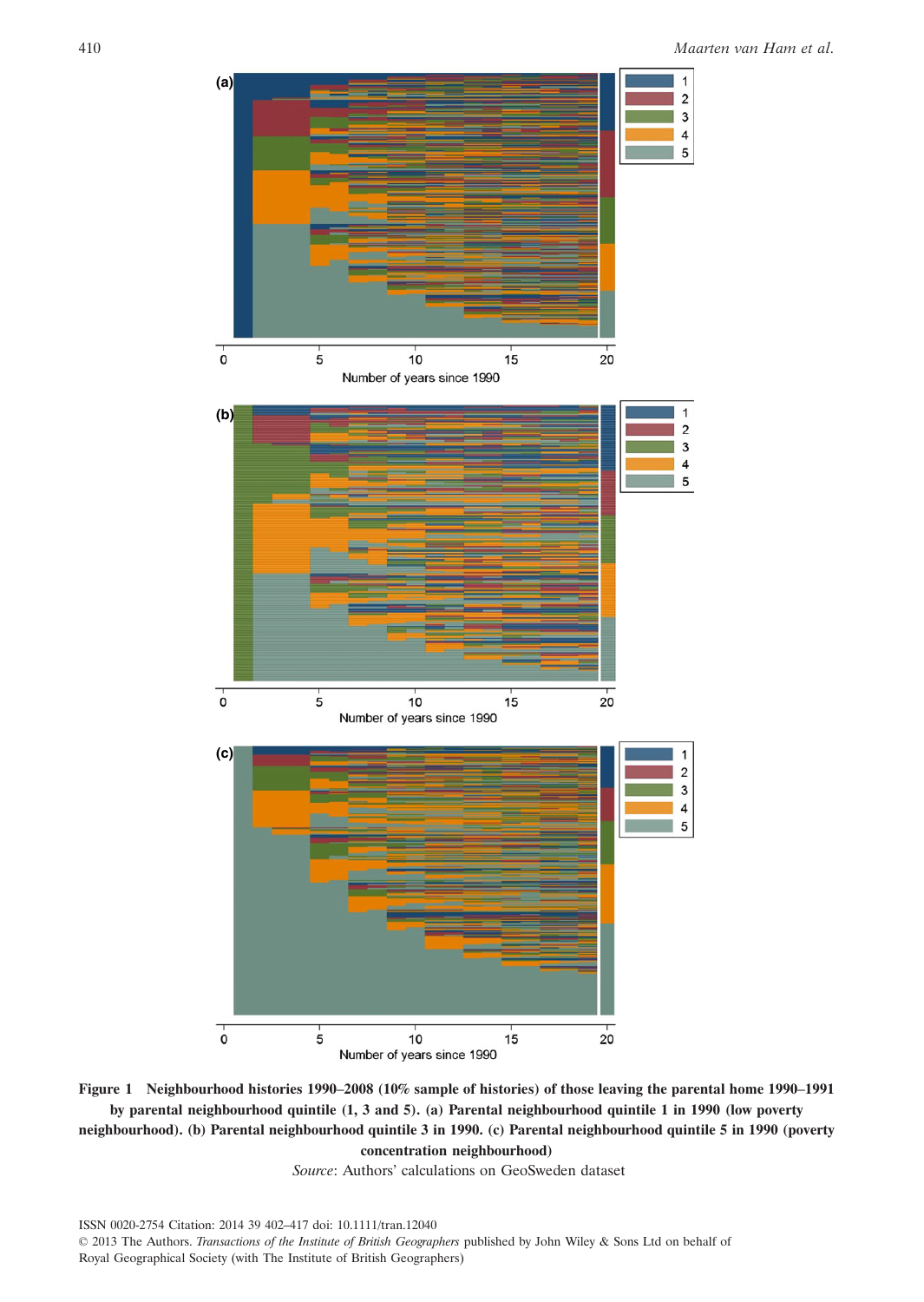alternative categorisation is based on whether people show downward or upward mobility over the period 1990–2008, or whether they experience a stable history over this timeframe. As an illustration, we show the stable mobility histories in Figure 3. In this figure all five parental neighbourhood quintiles are represented on the left hand side. Each of the histories starts with the same colour it ends with (the same neighbourhood quintile) and hence we labelled these stable neighbourhood histories. A major advantage of our visualisation method is that it reveals that although the histories are stable in terms of starting and end points, there is a lot of mobility in between. The colour coding clearly shows that the stable quintile 1 histories show



Figure 2 Neighbourhood histories 1990–2008, ethnic minorities (no sample but full population) with parental neighbourhood quintile 5 in 1990 Source: Authors' calculations on GeoSweden dataset



Figure 3 Stable neighbourhood histories 1990–2008 with same neighbourhood in 2008 as parental neighbourhood in 1990 (25% sample)

Source: Authors' calculations on GeoSweden dataset

ISSN 0020-2754 Citation: 2014 39 402–417 doi: 10.1111/tran.12040 © 2013 The Authors. Transactions of the Institute of British Geographers published by John Wiley & Sons Ltd on behalf of Royal Geographical Society (with The Institute of British Geographers)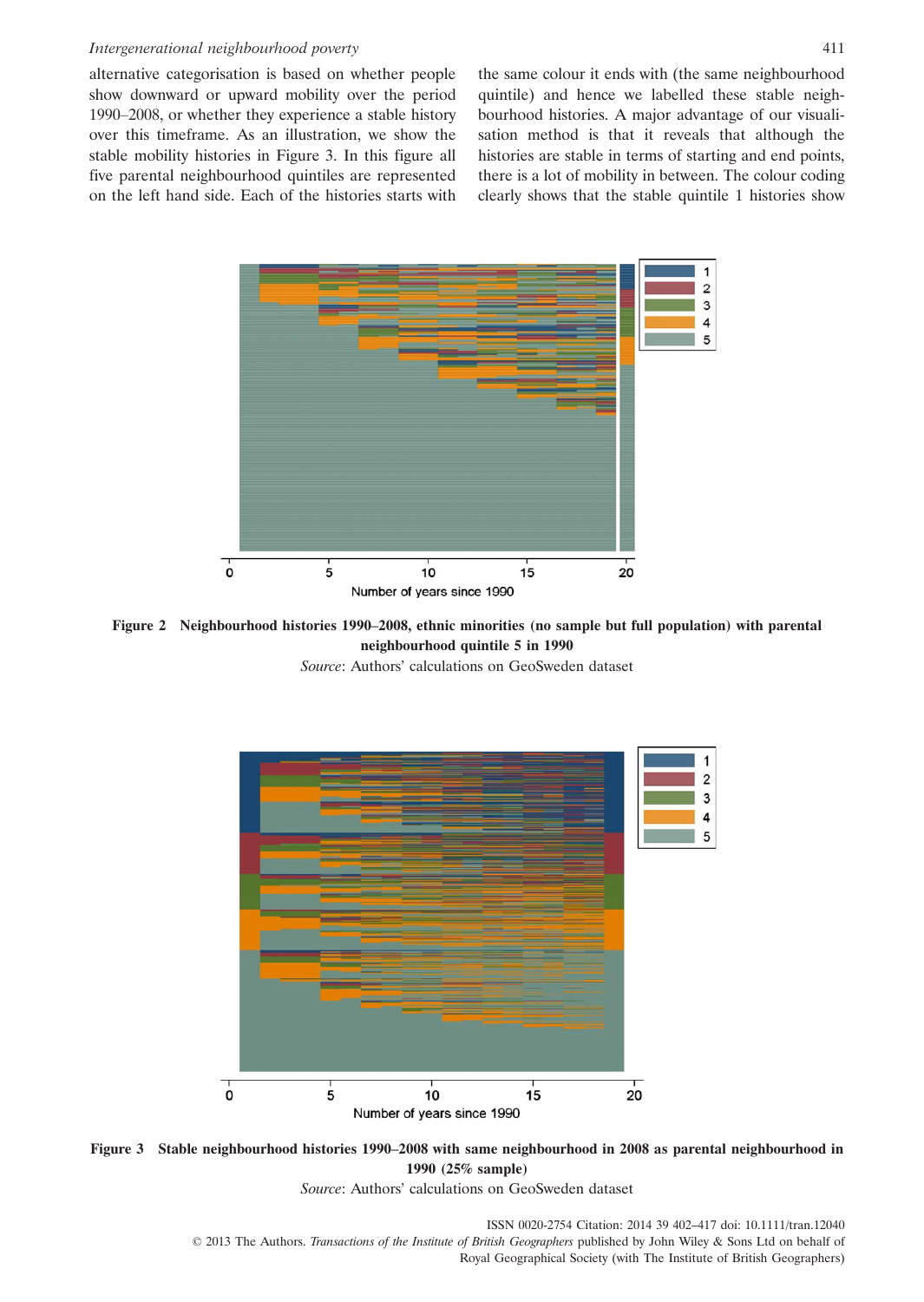many more episodes in quintile 1 and 2 (blue and red) than the other histories. On the other hand, the stable quintile 5 (high poverty concentration neighbourhoods) histories contain many more episodes in quintile 4 and 5 neighbourhoods. These results show great continuity in neighbourhood status over the life course.

#### Multivariate models

To understand how neighbourhood histories have developed over time, we modelled neighbourhood outcomes at 5, 12 and 18 years after leaving the parental home using ordered logit regression (Table IV). This enables us to investigate whether the intergenerational transmission of neighbourhood status visible in the figures remains important after controlling for other attained, inherited or ascribed individual characteristics. Informed by the above visualisations, we have included the parental neighbourhood quintile in 1990 and a dummy variable to indicate ethnicity. To see if the intergenerational transmission of neighbourhood poverty is mediated by ethnicity, we included an interaction effect between ethnicity and parental neighbourhood type. For each of the years we show a model with and without parental income in 1990 because we want to know whether neighbourhood outcomes for children are a result of parental income or parental neighbourhood. Since we know from the literature on the intergenerational transmission of disadvantage that the income of parents and children is related, it is likely that any similarity in neighbourhood is simply a result of income. Although this would be an interesting finding in itself, here we are looking for an independent effect of the parental neighbourhood on the neighbourhood outcomes of children.

The results clearly show that the parental neighbourhood is a strong predictor of neighbourhood (dis) advantage for children 5, 12 and 18 years after leaving the parental home. The higher the poverty concentration of the parental neighbourhood, the higher the poverty concentration of the neighbourhood of their children later in life. It is important to note that this effect holds after controlling for a range of individual and household characteristics, including parental income. The effect of being a non-Western immigrant on neighbourhood outcomes is more complicated. The main effect for non-Western immigrants is not significant in the models unless parental income is also included. The only significant effect can be found in the model with parental income at 5 years after leaving the parental home. Here, non-Western immigrants are much more likely to live in a poverty concentration neighbourhood than others. This indicates that non-Western immigrants are disadvantaged in the first years after leaving the parental home, but then catch up later in life. The interaction effect between immigrant status and parental neighbourhood is only significant after 12 and 18 years for those with

parents in the highest poverty concentration neighbourhoods. However, the effects disappear when controlled for parental income. This leads to the broad conclusion that the ethnicity effect found in the visual analysis of neighbourhood histories is caused by income differences between groups.

The control variables show that there are no significant gender or child effects on neighbourhood outcomes. Those living with a partner are less likely to end up in poverty concentration neighbourhoods than singles. This is most likely due to the higher level of resources available to households with two earners. After 5 years, those with a middle level of education are the least likely to end up in poverty concentration neighbourhoods compared with those with lower and university-level education. For those with a universitylevel education, this can be explained by the fact that they start their housing career somewhat later due to investments in their human capital. This is confirmed by the finding that after 18 years those with a university degree are the least likely to end up in a poverty concentration neighbourhood. Greater levels of income from work reduce the probability of ending up in a poverty concentration neighbourhood, while being on social benefits increases the probability. Those living in public rented accommodation are the most likely to end up in poverty concentration neighbourhoods, followed by those in private renting, cooperative housing and owner-occupied housing.

The final models in Table V report the effect of cumulative exposure to high poverty concentration neighbourhoods (quintile 5) over the full 18-year period after leaving the parental home. The maximum exposure time in this model is therefore 18 years. The results clearly demonstrate that individuals who lived with their parents in quintile 4 and especially quintile 5 neighbourhoods in 1990 spend significantly longer in poverty concentration neighbourhoods over the next 18 years than those who grew up in the low poverty concentration neighbourhoods. Non-Western immigrants have especially long exposure times to high poverty concentration neighbourhoods, even after controlling for parental income. The interaction effects between immigrant status and parental neighbourhood do not indicate an additional effect for immigrants (which was the case in a model without parental income, effects not shown). The control variables show that having a middle-level income reduces the cumulative exposure to poverty concentration neighbourhoods. Having a high mean income and an increase in income during the 18 years (measured by income range) also reduce cumulative exposure to poverty neighbourhoods. In contrast, receiving social benefits increases exposure to poverty concentration neighbourhoods. With increasing number of years in public renting, the exposure to poverty concentration neigh-

<sup>©</sup> 2013 The Authors. Transactions of the Institute of British Geographers published by John Wiley & Sons Ltd on behalf of Royal Geographical Society (with The Institute of British Geographers)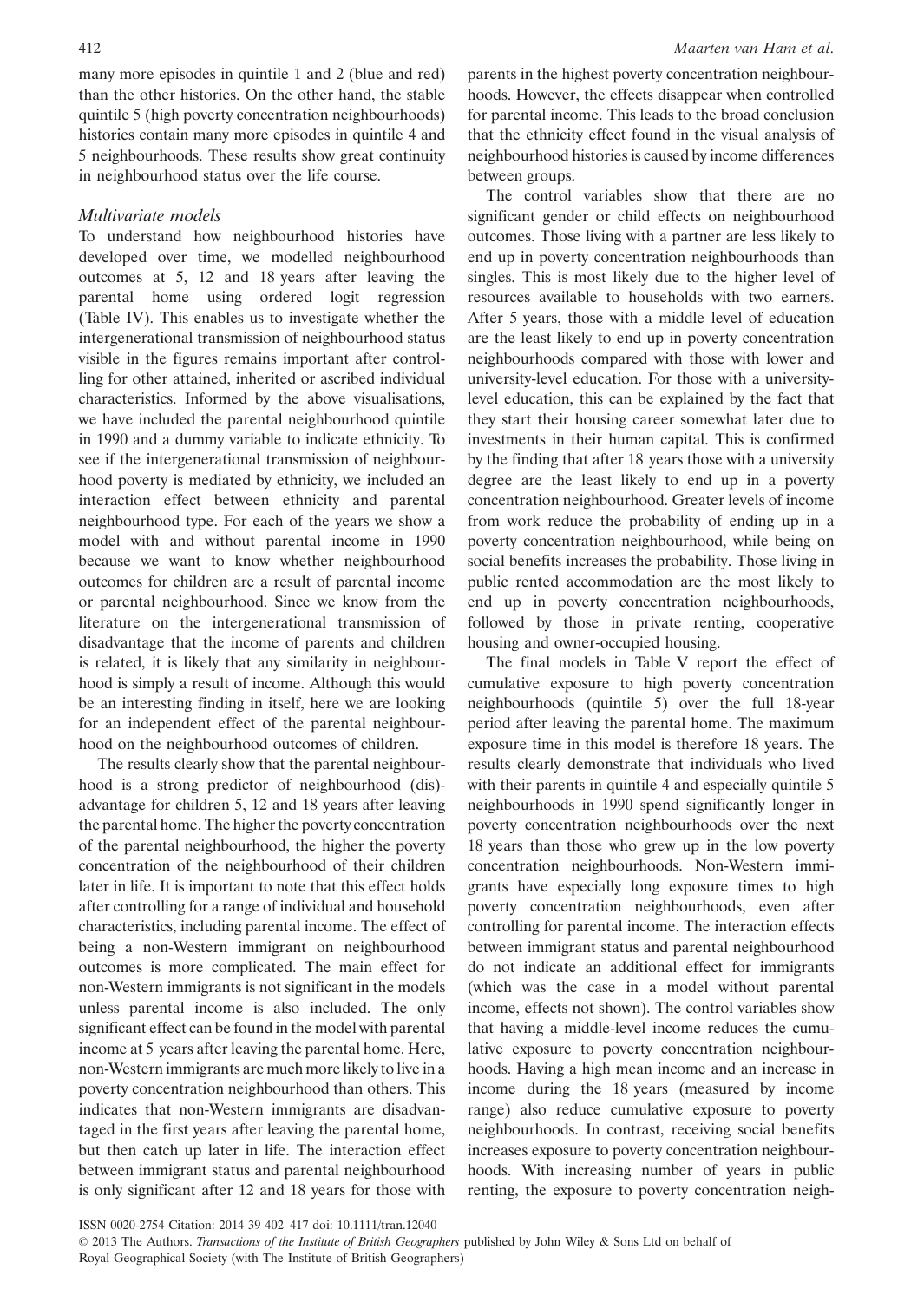| Ordered Logit models of neighbourhood quintile $(1-5)$ 5, 12 and 18 years after leaving the parental home<br>Table IV |                            |                                               |                      |                      |                |                    |            |                  |                |                |                     |                |
|-----------------------------------------------------------------------------------------------------------------------|----------------------------|-----------------------------------------------|----------------------|----------------------|----------------|--------------------|------------|------------------|----------------|----------------|---------------------|----------------|
|                                                                                                                       | After 5 years <sup>a</sup> |                                               |                      |                      | After 12 years |                    |            |                  | After 18 years |                |                     |                |
|                                                                                                                       | Coeff.                     | Std Err                                       | Coeff.               | Std Err              | Coeff.         | Std Err            | Coeff.     | Std Err          | Coeff.         | Std Err        | Coeff.              | Std Err        |
| Parent NBH QI                                                                                                         | Ref                        | $\operatorname{Ref}$                          | Ref                  | Ref                  | Ref            | Ref                | Ref        | Ref              | Ref            | Ref            | Ref                 | Ref            |
| Parent NBH Q2                                                                                                         | $-0.004$                   | 0.052                                         | $-0.002$             | 0.53                 | 0.083          | 0.050              | 0.080      | 0.052            | $0.106*$       | 0.049          | $0.125*$            | 0.051          |
| Parent NBH Q3                                                                                                         | $0.117*$                   | 0.055                                         | $0.113*$             | 0.057                | $0.249***$     | 0.53               | $0.244***$ | 0.55             | $0.189***$     | 0.052          | $0.197***$          | 0.054          |
| Parent NBH Q4                                                                                                         | $0.267***$                 | $0.054$<br>0.049                              | $0.249***$           | 0.056                | $0.438***$     | 0.53               | $0.440***$ | 0.055            | $0.349***$     | 0.052          | $0.340***$          | 0.054          |
| Parent NBH Q5                                                                                                         | $0.395***$                 |                                               | $0.405***$           | 0.052                | $0.506***$     | 0.048              | $0.523***$ | 0.050            | $0.363***$     | 0.047          | $0.387***$          | 0.049          |
| Non-Western immigrant                                                                                                 | 0.501                      | $0.317$ Ref                                   | 1.646*               | 0.724                | $-0.401$       | 0.297              | 0.249      | 0.590            | $-0.078$       | 0.296          | 0.488               | 0.593          |
| Parent NBH Q1*ethnic minority                                                                                         | Ref                        |                                               | Ref                  | Ref                  | Ref            | Ref                | Ref        | Ref              | Ref            | Ref            | Ref                 | Ref            |
| Parent NBH Q2*ethnic minority                                                                                         | $-1.017*$                  | 0.431                                         | $-2.235**$<br>-0.394 | 0.848                | 0.418          | 0.456              | 0.474      | 0.768<br>0.834   | $-0.123$       | 0.405          | $-0.723$            | 0.734<br>0.831 |
| Parent NBH Q3*ethnic minority                                                                                         | 0.040                      | $0.472$<br>0.434                              |                      |                      | $1.311***$     |                    | 0.657      |                  | 0.625          | 0.436          | 0.062               |                |
| Parent NBH Q4*ethnic minority                                                                                         | $-0.374$                   |                                               | $-0.998$             | 0.980                | $1.010*$       | 0.417              | 0.805      | 0.826            | 0.319          | 0.398          | 0.230               | 0.802          |
| Parent NBH Q5*ethnic minority                                                                                         | 0.333                      | .359                                          | $-0.445$             | 0.765                | $1.196***$     | 0.333              | 0.819      | 0.623            | $1.080**$      | 0.332          | 0.697               | 0.626          |
| Female                                                                                                                | $-0.034$                   | 0.036                                         | $-0.039$             | 0.038                | 0.042          | $0.036$<br>$0.054$ | 0.054      | 0.038<br>0.057   | 0.013          | 0.035<br>0.054 | 0.038               | 0.037          |
| Children                                                                                                              | 0.061                      | 0.063                                         | 0.062                | 0.066                | $-0.075$       |                    | $-0.090$   |                  | 0.090          |                | 1.057               | 0.057          |
| Couple                                                                                                                | $-0.164**$                 | 0.061                                         | $-0.176**$           | 0.064                | $-0.106*$      | 0.054              | $-0.098$   | 0.057            | $-0.173**$     | 0.050          | $-0.181**$          | 0.053          |
| Low education                                                                                                         | Ref                        | Ref                                           | Ref                  | Ref                  | Ref            | Ref                | Ref        | Ref              | Ref            | Ref            | Ref                 | Ref            |
| Middle education                                                                                                      | $-0.116**$                 | $\begin{array}{c} 0.037 \\ 0.070 \end{array}$ | $-0.120**$           | 0.040<br>0.075       | $-0.024$       | 0.037              | $-0.045$   | 0.040<br>0.052   | $-0.169***$    | 0.037          | $-0.175***$         | 0.039          |
| University degree                                                                                                     | $-0.064$                   |                                               | $-0.070$             |                      | $0.105*$       | 0.048              | 0.073      |                  | $-0.207***$    | 0.045          | $-0.210***$         | 0.048          |
| Student                                                                                                               | $-0.038$                   | 0.056                                         | $-0.026$             | $0.060$<br>$0.003$   | 0.006          | 0.071              | $-0.009$   | $0.076$<br>0.001 | $-0.016$       | 0.103          | $-0.026$            | 0.111          |
| Income from work                                                                                                      | $-0.014***$                | 0.003                                         | $-0.014***$          |                      | $-0.001$       | 0.001              | $-0.001$   |                  | $-0.003***$    | 0.001          | $-0.002**$          | 0.001          |
| $(10000$ SEK)                                                                                                         |                            |                                               |                      |                      |                |                    |            |                  |                |                |                     |                |
| Social benefits                                                                                                       | 0.116                      | 0.081                                         | 0.092                | 0.087                | $0.411*$       | 0.159              | 0.299      | $0.173$<br>Ref   | $0.619***$     | 0.169          | $0.541***$          | $0.181$<br>Ref |
| Home ownership                                                                                                        | Ref                        | Ref                                           | Ref                  | $\operatorname{Ref}$ | Ref            | Ref                | Ref        |                  | Ref            | Ref            | Ref                 |                |
| Coop housing                                                                                                          | $1.072***$                 | 0.056                                         | $1.068***$           | 0.059                | $1.473***$     | 0.045              | $1.455***$ | 0.048            | $1.158***$     | 0.043          | $1.130***$          | 0.045          |
| Private renting                                                                                                       | $1.573***$                 | 0.060                                         | $1.557***$           | 0.063                | $2.154***$     | $0.052$<br>$0.061$ | $2.168***$ | 0.055<br>0.065   | $1.785***$     | 0.057          | $1.744***$          | 0.061          |
| Public renting                                                                                                        | $2.607***$                 | 0.065                                         | $2.549***$           | 0.068                | $2.898***$     |                    | $2.889***$ |                  | $2.921***$     | 0.067          | $2.913***$<br>0.001 | 0.072          |
| Parent income from work                                                                                               |                            |                                               | 0.000                | 0.001                |                |                    | $0.004*$   | 0.001            |                |                |                     | 0.001          |
| $(10000$ SEK)                                                                                                         |                            |                                               |                      |                      |                |                    |            |                  |                |                |                     |                |
| /cut1                                                                                                                 | $-1.458$                   | 0.083                                         | $-1.489$<br>$-0.550$ | 0.091                | $-0.628$       | 0.065<br>0.065     | $-0.553$   | 0.74             | $-0.821$       | 0.063          | $-0.792$            | 0.071          |
| /cut2                                                                                                                 | $-0.516$                   | 0.081                                         |                      | 0.089                | 0.379          |                    | 0.463      | 0.074            | 0.140          | 0.063          | 1.161               | 0.071          |
| /cut3                                                                                                                 | 0.420                      | 0.081                                         | 0.389                | 0.089                | 1.256          | 0.066<br>0.069     | 1.337      | 0.075            | 1.0842         | 0.064          | $1.107\,$           | 0.072          |
| /cut4                                                                                                                 | 1.578                      | $0.082\,$                                     | 1.550                | 0.090                | 2.541          |                    | 2.629      | 0.078            | 2.235          | 0.066          | 2.266               | 0.074          |
| Initial LL                                                                                                            | $-17692$                   |                                               | $-15932$             |                      | $-19938$       |                    | $-17928$   |                  | $-20845$       |                | $-18\,708$          |                |
| Final LL                                                                                                              | $-16392$                   |                                               | $-14803$             |                      | $-17563$       |                    | $-15833$   |                  | $-18826$       |                | $-16959$            |                |
| Number of observations <sup>b</sup>                                                                                   | 12743                      |                                               | 11 421               |                      | 12686          |                    | 11373      |                  | 13 004         |                | 11 663              |                |
| Prob > chi <sup>2</sup>                                                                                               | 0.0000                     |                                               | 0.0000               |                      | 0.0000         |                    | 0.0000     |                  | 0.0000         |                | 0.0000              |                |
| Pseudo $\mathbf{R}^2$                                                                                                 | 0.0735                     |                                               | 0.0709               |                      | 0.1187         |                    | 0.1168     |                  | 0.0968         |                | 0.0935              |                |
|                                                                                                                       |                            |                                               |                      |                      |                |                    |            |                  |                |                |                     |                |

ISSN 0020-2754 Citation: 2014 39 402 –417 doi: 10.1111/tran.12040

aWe use 5 instead of 6 years here due to the reliability of the housing data available in year 6. bThe differences in the number of observations between models are due to small amounts of missing data.

"We use 5 instead of 6 years here due to the reliability of the housing data available in year 6.

°The differences in the number of observations between models are due to small amounts of missing data. \*  $p$  < 0.10; \* \*  $p$  < 0.05; \* \*  $p$  < 0.01

 $*p < 0.10$ ;  $**p < 0.05$ ;  $***p < 0.01$ 

© 2013 The Authors. Transactions of the Institute of British Geographers published by John Wiley & Sons Ltd on behalf of Royal Geographical Society (with The Institute of British Geographers)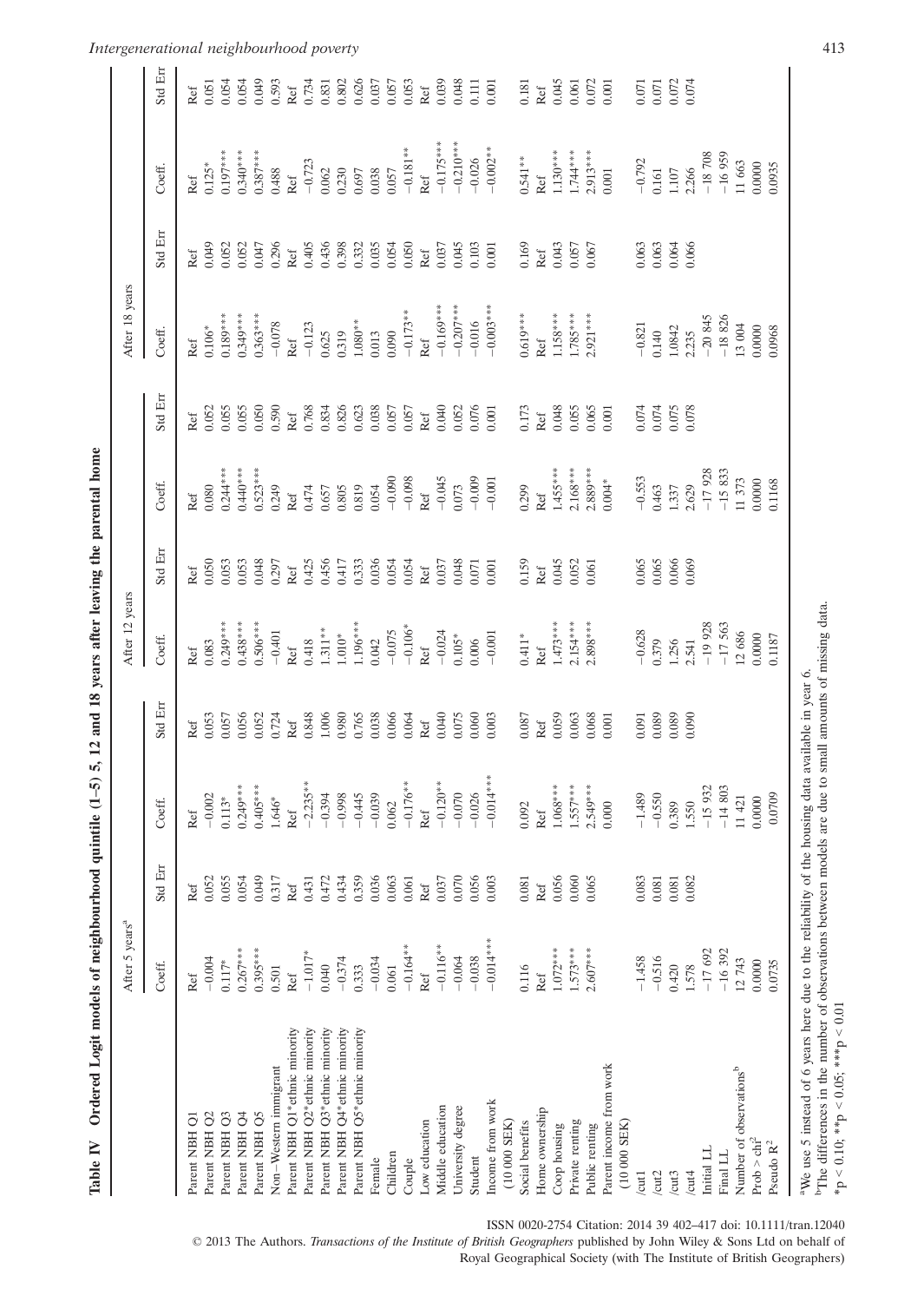Table V Linear regression of years of exposure (min 0 and max 18 years) to poverty concentration (quintile 5) neighbourhoods after leaving the parental home

|                                                        | Coeff.   | Std. Err.  |
|--------------------------------------------------------|----------|------------|
| Parent NBH O1                                          | Ref      | Ref        |
| Parent NBH Q2                                          | $-0.086$ | 0.130      |
| Parent NBH Q3                                          | 0.279    | $0.139**$  |
| Parent NBH O4                                          | 0.683    | $0.136***$ |
| Parent NBH O5                                          | 1.586    | $0.124***$ |
| Non-Western immigrant                                  | 3.395    | $1.412***$ |
| Parent NBH Q1*ethnic minority                          | Ref      | Ref        |
| Parent NBH Q2*ethnic minority                          | $-2.610$ | 1.794      |
| Parent NBH Q3*ethnic minority                          | $-0.586$ | 1.920      |
| Parent NBH O4*ethnic minority                          | $-0.084$ | 1.836      |
| Parent NBH Q5*ethnic minority                          | $-0.100$ | 1.463      |
| Female                                                 | $-0.129$ | 0.095      |
| Number of years with                                   | 0.006    | 0.009      |
| children $(0-18)$                                      |          |            |
| Number of years in couple $(0-18)$                     | $-0.008$ | 0.010      |
| Low education                                          | Ref      | Ref        |
| Middle education                                       | $-0.272$ | $0.104***$ |
| University degree                                      | $-0.243$ | 0.163      |
| Number of years studying $(0-18)$                      | $-0.011$ | 0.025      |
| Mean income from work                                  | $-0.046$ | $0.006***$ |
| $(10000$ SEK)                                          |          |            |
| Work income range                                      | 0.010    | $0.002***$ |
| Number of years on social                              | 0.134    | $0.025***$ |
| benefits $(0-18)$                                      |          |            |
| Number of years in public<br>rental $(0-18)$           | 0.316    | $0.009***$ |
| Number of years in home<br>ownership $(0-18)$          | $-0.207$ | $0.009***$ |
| Parent income from work<br>$(10\ 000\  \, \text{SEK})$ | 0.003    | 0.004      |
| Constant                                               | 7.019    | $0.202***$ |
| Number of obervations <sup>a</sup>                     | 12 105   |            |
| F                                                      | 230.59   |            |
| Adjusted R2                                            | 0.2849   |            |

<sup>a</sup>The number of observations < total sample due to missing data.  $*p < 0.10; **p < 0.05; **p < 0.01$ 

bourhoods increases, while spending greater periods of time in home ownership reduces the exposure to the most disadvantaged neighbourhoods.

#### **Conclusions**

This is the first study to construct and visualise the entire neighbourhood histories of a large group of individuals over a long period of time. We investigated the intergenerational transmission of neighbourhood poverty in Stockholm through the effect of the parental neighbourhood on individual neighbourhood histories over a period of almost two decades. By constructing neighbourhood histories, this study has sought to empirically operationalise the concept of unique individual biographies emphasised by life course theory (Dykstra and van Wissen 1999). We argued that accurately measuring the extent to which parental neighbourhood context is transmitted to children and

understanding the factors that lead to neighbourhood sorting by individuals is critical to understanding residential outcomes later in life. There is a vast literature on neighbourhood effects that ties individual outcomes to the neighbourhood in which they currently live. By taking a much longer term view we have demonstrated that individual outcomes are influenced over a much longer timescale: where individuals lived up to 18 years ago is important for their current outcomes.

Using innovative visualisation techniques, we have shown that individuals sort themselves into neighbourhoods across the income spectrum as they move through the life course. This sorting process is the result of individual preferences, resources, but also opportunities and constraints offered by the housing market. The graphs clearly showed that although many individuals experienced an initial drop in neighbourhood status immediately after leaving the parental home, many catch up in their subsequent residential career. However, we also demonstrated that children living with their parents in high poverty concentration neighbourhoods are very likely to end up in similar neighbourhoods much later in life when they are adults, especially when they are an ethnic minority. These results were confirmed by the multivariate analyses. The results show that the intergenerational transmission of disadvantage is a powerful mechanism explaining the residential outcomes of individuals across their life course. It is important to note that we found these results for Sweden, one of the Nordic countries more commonly associated with equality in outcomes. Based on our results we would expect to find even stronger intergenerational transmission of disadvantage in a country like the UK, which has a more segmented housing market and a more unequal income distribution than Sweden. The study has also shown that the parental neighbourhood is highly predictive for the cumulative exposure to poverty concentration neighbourhoods over the life course. Those individuals who lived with their parents in high poverty concentration neighbourhoods spend significantly longer in such neighbourhoods over the next 18 years than those who grew up in low poverty concentration neighbourhoods. Ethnic minorities were found to have the longest cumulative exposure to poverty concentration neighbourhoods.

That parental neighbourhood type has such a longlasting impact on exposure, even after controlling for a variety of changes occurring elsewhere in the life course, suggests that disadvantage is not solely transmitted through parental income, but is also linked to living in poverty neighbourhoods. Based on our data we cannot identify the causal mechanisms underlying the intergenerational transmission of neighbourhood poverty. There are several possible explanations for the

<sup>© 2013</sup> The Authors. Transactions of the Institute of British Geographers published by John Wiley & Sons Ltd on behalf of Royal Geographical Society (with The Institute of British Geographers)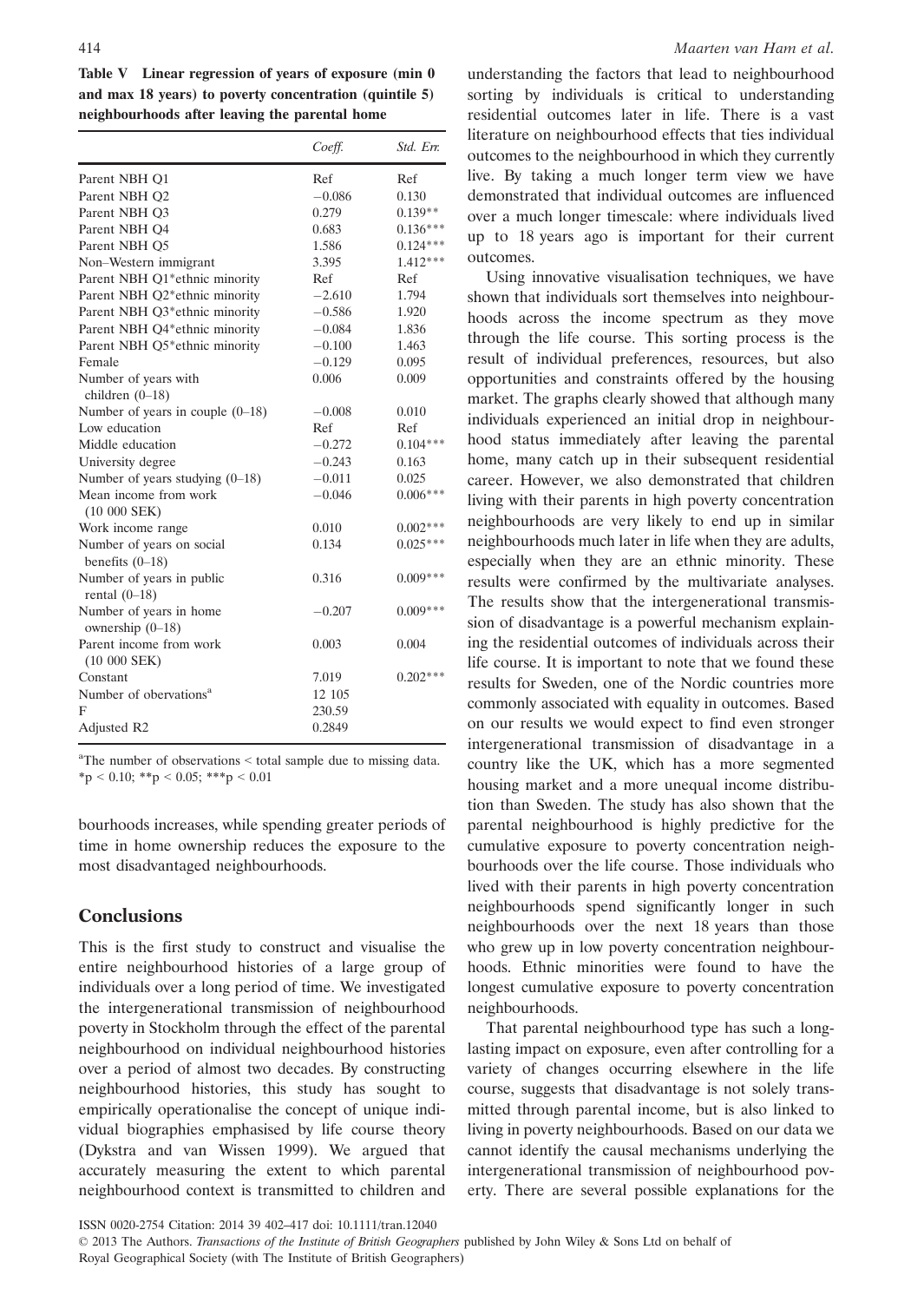effects found. One such explanation is that children choose to live in neighbourhood types that are familiar from their childhood. Another possible explanation could be that children choose to live in close proximity to their parents, and therefore end up in similar neighbourhoods, or choose to live in a neighbourhood with similar (ethnic group) specific services. The effects might also be the result of a lack of choice due to the structure and institutional arrangements of the housing market. A more complex set of explanations might be derived from the neighbourhood effects literature. Socialisation and peer group effects, and a lack of positive role models (see Galster 2012), might lead those growing up in high poverty concentration neighbourhoods to develop deviating labour market attitudes and values, and might lead to a lack of informal skills needed on the labour market. Although we control for individual income in our models, income might not be a sufficient proxy for these factors which in turn might affect the choice (or lack of choice) to live in a poverty concentration neighbourhood as adults. Future research can shed more light on these possible underlying mechanisms.

This study has showcased the contribution that geography as an academic discipline can make to the discussion on intergenerational mobility. Where sociologists focus mainly on intergenerational mobility across class and occupations, and economists typically analyse income and earnings mobility (D'Addio 2007; Solon 1999), our study has demonstrated the importance of the spatial dimension of intergenerational transmission of (dis)advantage. The results of our study also have wider implications for other areas of geographical study. The literature on neighbourhood effects typically uses simple point-in-time measures of neighbourhood. We have demonstrated that it is important to measure neighbourhood experiences over longer periods of time because for some groups disadvantage is both inherited and highly persistent, while for other groups living in poverty neighbourhoods is only a temporary state. We have clearly demonstrated that adult exposure to poverty concentration neighbourhoods is linked to the neighbourhood that an individual lived in with their parents. This indicates that neighbourhood effects might run between generations and suggests that not just the current neighbourhood, but the whole neighbourhood history, should be taken into account when investigating whether people are disadvantaged by where they live. The results also have wider implications for the study of segregation. Understanding why people live in certain types of neighbourhoods cannot be simply understood from their current characteristics, but a full understanding should take into account the neighbourhood biographies of individuals. Finally, this study has demonstrated the value of visualisation techniques for spatial and temporal

data. Visualising neighbourhood histories allowed us to contextualise events and transitions within a true life course framework.

## Acknowledgements

The research reported in this paper was made possible through the financial support of the Institute for Housing and Urban Research (IBF) at Uppsala University, Sweden and the financial support of the EU (NBHCHOICE Career Integration Grant under FP7-PEOPLE-2011-CIG). We would like to thank the editor and the anonymous reviewers for their comments.

# **Notes**

- 1 The Stockholm metropolitan region includes the municipalities of Stockholm and Solna, along with those municipalities of the Stockholm labour market region where the majority of the commuting flow is into either Stockholm or Solna.
- 2 The calculations stop when the number of neighbours exceeds 500. Since the software uses a 100 by 100 metre grid, the total number of neighbours included is often slightly higher than 500.
- 3 Income from work is calculated as the sum of: salary payments, income from active businesses and tax-based benefits that employees accrue as terms of their employment (including sick or parental leave, work-related injury or illness compensation, daily payments for temporary military service or giving assistance to a disabled relative).
- 4 The figures and tables that follow are presented as near as possible to the primary discussion of the relevant information, rather than necessarily in the order in which they are first mentioned.
- 5 The reason for modelling outcomes after 5 (in 1995) instead of the more logical 6 years is that data on tenure only is available in 1990, 1995, 2000, 2002, 2004, 2006 and 2008. We have roughly estimated tenure for intervening years.

#### References

- Aisenbrey S and Fasang A E 2010 New life for old ideas: the 'second wave' of sequence analysis bringing the 'course' back into the life course Sociological Methods and Research 38 420–62
- Becker G S and Tomes N 1979 An equilibrium theory of the distribution of income and intergenerational mobility Journal of Political Economy 87 1153–89
- Bisin A and Verdier T 1998 On the cultural transmission of preferences for social status Journal of Public Economics 70 75–97
- Blaauboer M 2011 The impact of childhood experiences and family members outside the household on residential environment choices Urban Studies 48 1635–50
- Brzinsky-Fay C, Kohler U and Luniak M 2006 Sequence analysis with Stata The Stata Journal 6 435–60

ISSN 0020-2754 Citation: 2014 39 402–417 doi: 10.1111/tran.12040

© 2013 The Authors. Transactions of the Institute of British Geographers published by John Wiley & Sons Ltd on behalf of

Royal Geographical Society (with The Institute of British Geographers)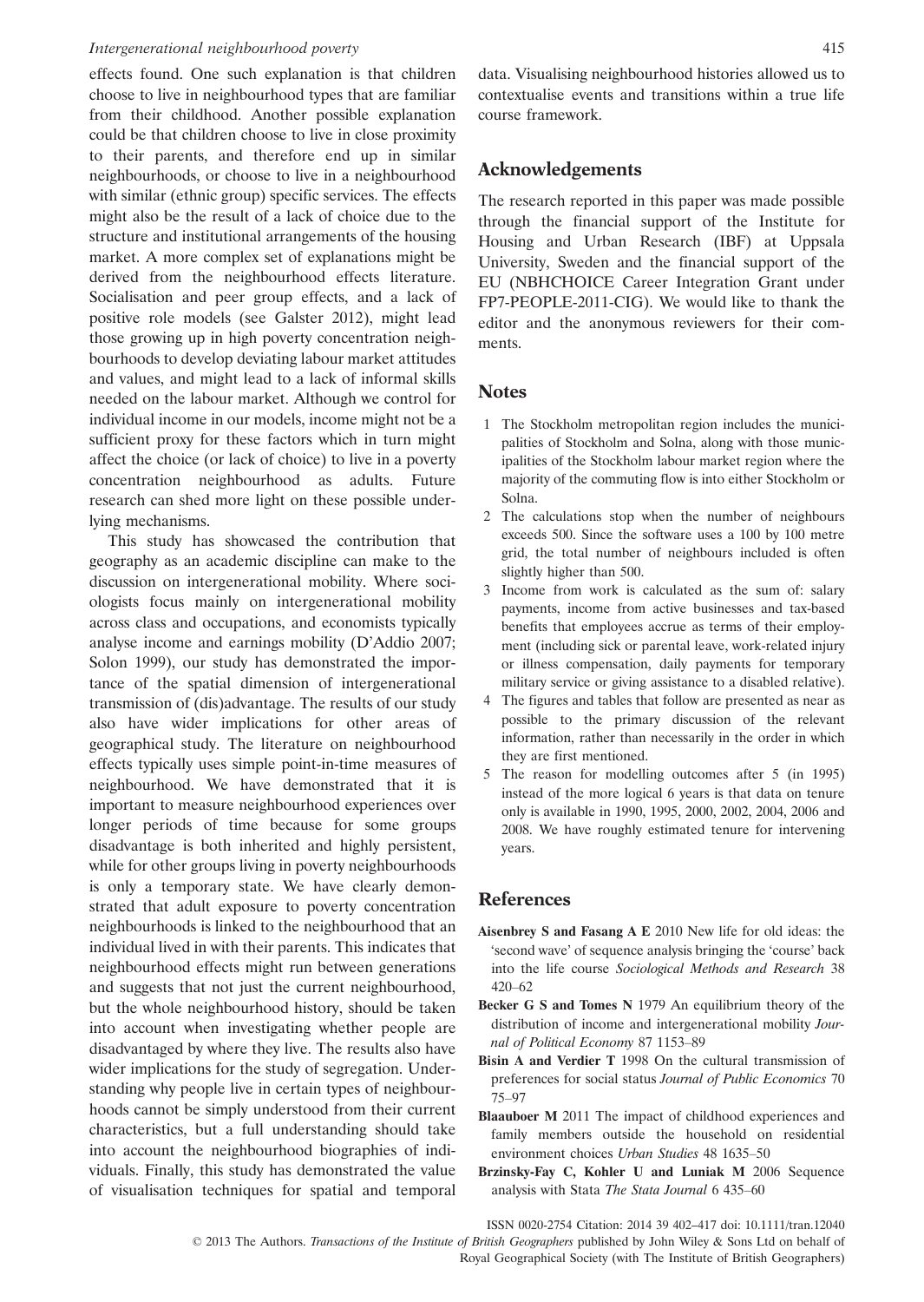- Cabinet Office 2011 Opening doors, breaking barriers: a strategy for social mobility Cabinet Office, London
- Clark W A V and Withers S D 2007 Family migration and mobility sequences in the United States: spatial mobility in the context of the life course Demographic Research 17 591– 622
- Clark W A V and Dieleman F M 1996 Households and housing: choice and outcomes in the housing market CUPR Press, New Brunswick NJ
- Clark W A V and Huang Y 2003 The life course and residential mobility in British housing markets Environment and Planning A 35 323–39
- Clark W A V and Ledwith V 2006 Mobility, housing stress, and neighborhood contexts: evidence from Los Angeles Environment and Planning A 38 1077–93
- Clark W A V, Deurloo M and Dieleman F M 2003 Housing careers in the United States, 1968–93: modelling the sequencing of housing states Urban Studies 40 143–60
- Coulter R and van Ham M forthcoming Following people through time: an analysis of individual residential mobility biographies Housing Studies
- Crowder K and South S J 2005 Race, class, and changing patterns of migration between poor and nonpoor neighborhoods American Journal of Sociology 110 1715–63
- D'Addio A C 2007 Intergenerational transmission of disadvantage: mobility or immobility across generations OECD Social, Employment and Migration Working Papers No. 52 OECD Publishing, Paris
- Duncan G J and Raudenbush S W 2001 Neighborhoods and adolescent development: how can we determine the links? in Booth A and Crouter A C eds Does it take a village? Community effects on children, adolescents, and families Lawrence Erlbaum, Mahwah NJ 105–36
- Durlauf S N 2004 Neighbourhood effects in Henderson J V and Thisse J F eds Handbook of regional and urban economics. Volume 4: Cities and geography Elsevier, Amsterdam 2173–242
- Dykstra P and van Wissen L 1999 Introduction: the life course approach as an interdisciplinary framework for population studies in van Wissen L and Dykstra P eds Population issues: an interdisciplinary focus Plenum Press, New York 1–22
- Elder G H 1994 Time, human agency, and social change: perspectives on the life course Social Psychology Quarterly 57 4–15
- Ellen I G and Turner M A 1997 Does neighbourhood matter? Assessing recent evidence Housing Policy Debate 8 833–66
- Esping-Andersen G 1990 The three worlds of welfare capitalism Princeton University Press, Princeton NJ
- Feijten P 2005 Life events and the housing career: a retrospective analysis of timed effects Eburon, Delft
- Feijten P and Mulder C H 2005 Life course experience and housing quality Housing Studies 20 571–88
- Feijten P, Hooimeijer P and Mulder C H 2008 Residential experience and residential environment choice over the life-course Urban Studies 45 141–62
- Galster G 2002 An economic efficiency analysis of deconcentrating poverty populations Journal of Housing Economics 11 303–29
- Galster G 2012 The mechanism(s) of neighbourhood effects: theory, evidence, and policy implications in van Ham M,

Manley D, Simpson L, Bailey N and Maclennan D eds Neighbourhood effect research: new perspectives Springer, Dordrecht 23–56

- Geist C and McManus P A 2008 Geographical mobility over the life course: motivations and implications Population, Space and Place 14 283–303
- Hedin K, Clark E, Lundholm E and Malmberg G 2012 Neoliberalization of housing in Sweden: gentrification, filtering, and social polarization Annals of the Association of American Geographers 102 443–63
- Helderman A and Mulder C H 2007 Intergenerational transmission of homeownership: the roles of gifts and continuities in housing market characteristics Urban Studies 44 231–47
- Henretta J C 1984 Parental status and child's home ownership American Sociological Review 49 131–40
- Jencks C and Mayer S E 1990 The social consequences of growing up in a poor neighborhood in Lynn L E and McGeary M G H eds Inner-city poverty in the United States National Academy Press, Washington DC 111–86
- Kasarda J D 1988 Jobs, migration, and emerging urban mismatches in McGeary M G H and Lynn L E eds Urban change and poverty National Academy Press, Washington DC 148–98
- Kim T K, Horner M W and Marans R W 2005 Life cycle and environmental factors in selecting residential and job locations Housing Studies 20 457–73
- Kuntz J, Page M E and Solon G 2003 Are point-in-time measures of neighborhood characteristics useful proxies for children's long-run neighborhood environment? Economic Letters 79 231–7
- Kurz K 2004 Labour market position, intergenerational transfers and home-ownership. A longitudinal analysis for West German birth cohorts European Sociological Review 20 141–59
- Maloutas T 2012 Introduction: residential segregation in context in Maloutas T and Fujita K eds Residential segregation in comparative perspective. Making sense of contextual diversity Ashgate, Farnham 1–36
- Manley D J and van Ham M 2011 Choice-based letting, ethnicity and segregation in England Urban Studies 48 3125–43
- Manley D J and van Ham M 2012 Neighbourhood effects, housing tenure, and individual employment outcomes in van Ham M, Manley D, Bailey N, Simpson L and Maclennan D eds neighbourhood effects research: new perspectives Springer, Berlin 147–74
- Massey D S, Gross A B and Shibuya K 1994 Migration, segregation, and the concentration of poverty American Sociological Review 59 425–45

Meen G, Meen J and Nygaard C 2007 A tale of two Victorian cities in the 21st century ICHUE – Discussion papers No. 007

- Menard S 2002 Applied logistic regression analysis Sage, London Mulder C H and Hooimeijer P 1999 Residential relocations in the life course in van Wissen L and Dykstra P eds Population issues: an interdisciplinary focus Plenum Press, New York 159–86
- Mulder C H and Smits J 1998 First-time home-ownership of couples. The effect of inter-generational transmission European Sociological Review 15 323–37
- OECD 2010 Economic policy reforms 2010: going for growth Organization for Economic Cooperation and Development, Paris

ISSN 0020-2754 Citation: 2014 39 402–417 doi: 10.1111/tran.12040